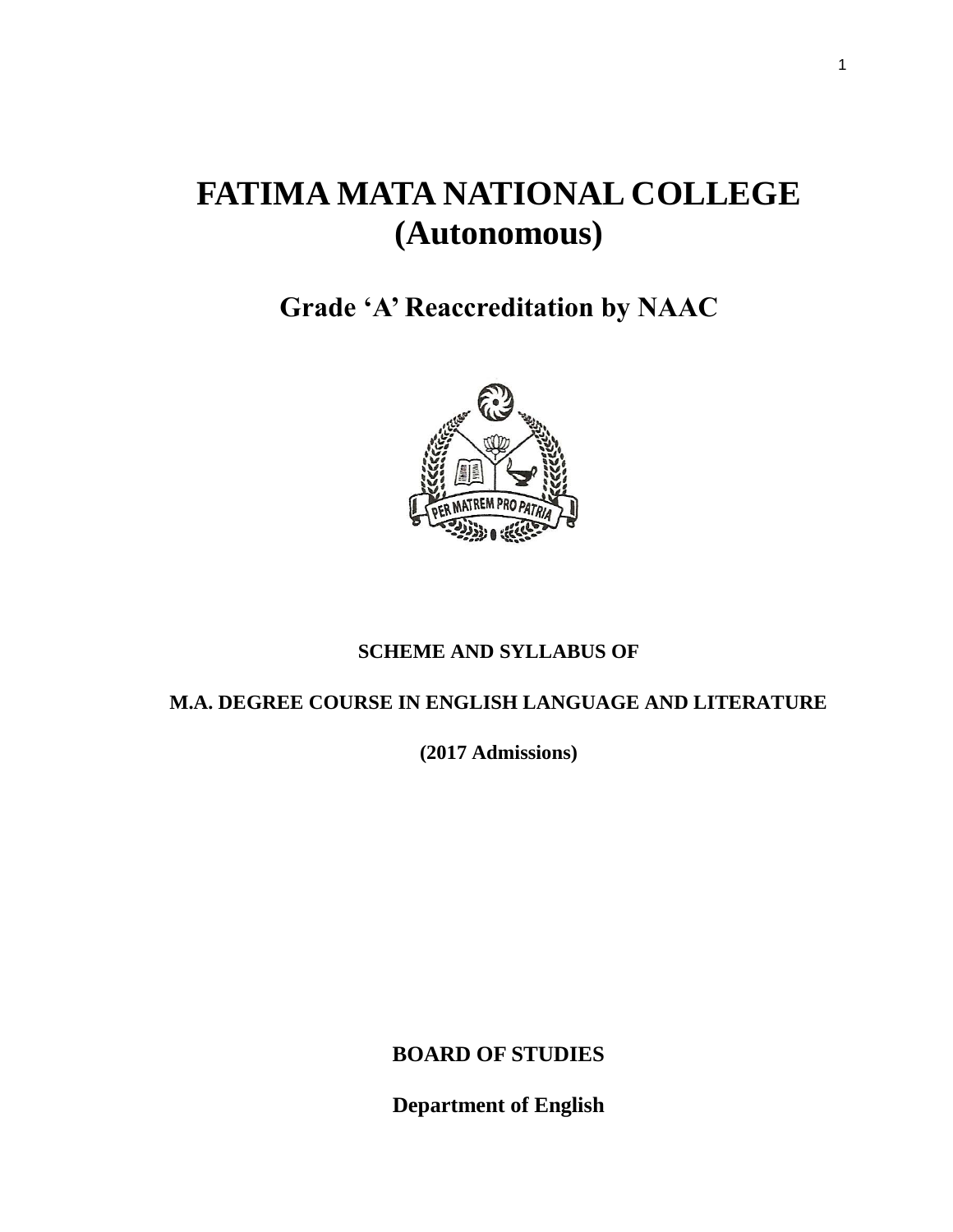# **Scheme and Syllabus for the M.A. Degree Course in English Language and Literature for 2017 Admissions onwards Course Structure and Marks Distribution**

|                   | Core/      | <b>Course Code</b> |                                                           | Instructional | Total                  |       |
|-------------------|------------|--------------------|-----------------------------------------------------------|---------------|------------------------|-------|
| <b>Semester 1</b> | Elective   |                    | Name of Paper                                             | hours/week    | Marks100<br><b>ESE</b> | $CA*$ |
| Paper 1           | Core       | 15PEL11            | Chaucer to the Elizabethan Age                            | 6             | 70                     | 30    |
| Paper 2           | Core       | 15PEL 12           | Shakespeare                                               | 6             | 70                     | 30    |
| Paper 3           | Core       | 15P EL13           | The Augustan Age                                          | $\tau$        | 70                     | 30    |
| Paper 4           | Core       | 15P EL 14          | The Romantic Age                                          | 6             | 70                     | 30    |
| <b>Semester 2</b> |            |                    |                                                           |               |                        |       |
| Paper 5           | Core       | 15P EL 21          | The Victorian Age                                         | 6             | 70                     | 30    |
| Paper 6           | Core       | 15P EL22           | The 20 <sup>th</sup> century                              | 7             | 70                     | 30    |
| Paper 7           | Core       | 15P EL23           | Indian Writing in English                                 | 6             | 70                     | 30    |
| Paper 8           | Core       | 15P EL 24          | Literary Theory 1                                         | 6             | 70                     | 30    |
|                   |            |                    |                                                           |               |                        |       |
| <b>Semester 3</b> |            |                    |                                                           |               |                        |       |
| Paper 9           | Core       | 15P EL 31          | Linguistics & Structure of the<br><b>English Language</b> | 7             | 70                     | 30    |
| Paper 10          | Core       | 15P EL 32          | Literary Theory 2                                         | 6             | 70                     | 30    |
| Paper 11          | Elective 1 | 15P EL 33          | Women's Writing                                           | 6             | 70                     | 30    |
| Paper 12          | Elective 2 | 15P EL 34          | Writing for the Media                                     | 6             | 70                     | 30    |
| <b>Semester 4</b> |            |                    |                                                           |               |                        |       |
| Paper 13          | Core       | 15P EL 41          | <b>English Language Teaching</b>                          |               | 70                     |       |
| Paper 14          | Core       | 15P EL 42          | <b>Introduction to Cultural Studies</b>                   | 6<br>$\tau$   | 70                     | 30    |
| Paper 15          | Elective 3 | 15P EL 43          | American Literature                                       | 6             | 70                     | 30    |
| Paper 16          | Elective 4 | 15P EL 244         | <b>European Fiction</b>                                   | 6             | 70                     | 30    |
| Paper 17          | Compr Ppr  | 15P EL 45          | Comprehensive Paper                                       |               | 100                    | 30    |
| Paper 18          | Project    | 15P EL 46          | Project & Project based Viva<br>Voce                      |               | 80                     | 20    |
|                   |            |                    |                                                           |               | Grand Total $= 1800$   |       |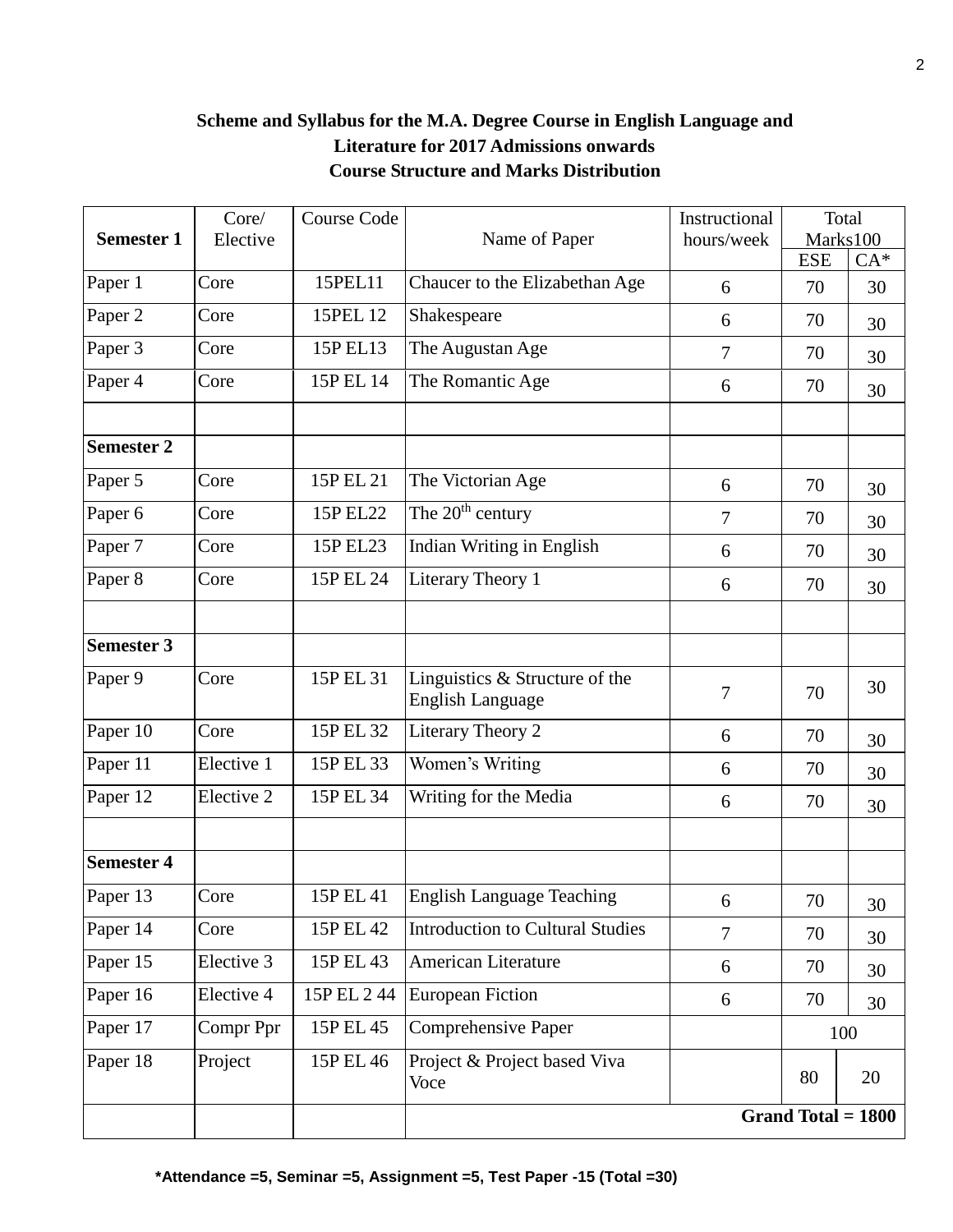#### **Syllabus & Text books for 2017 Admissions**

#### **Semester One**

#### **Paper I - Chaucer to the Elizabethan Age [6 hours/week]**

Course description - Topics to be covered

- 1. Socio-political background of Chaucer's Age
- 2. Chaucer and his contemporaries Langland and Gower
- 3. The Renaissance in England
- 4. Ballads and sonnets Wyatt, Surrey, Sidney, Spenser
- 5. Metaphysical poetry Donne, Herbert, Vaughan, Marvell
- 6. The development of prose More, Sidney, Bacon, Browne, Isaac Walton, Thomas Hobbes
- 7. The rise of English drama Miracle plays, Morality plays, Interlude
- 8. Classical influence Revenge tragedy Seneca Kyd
- 9. University Wits Ben Jonson Comedy of Humours
- 10. Elizabethan Romantic drama Marlowe Shakespeare
- 11. Jacobean drama Webster, Beaumont and Fletcher, Massinger, Dekker

#### **Text Books**

#### **Detailed study**

# **(a) Poetry:**

| Chaucer                   | : The Prologue to the Canterbury Tales - Lines 1-41, The Knight<br>lines 42-80, The Prioress - lines 122-166, The Oxford Cleric-lines |
|---------------------------|---------------------------------------------------------------------------------------------------------------------------------------|
|                           | 295-318The Franklin - lines 341-370, The Wife of Bath -lines                                                                          |
|                           | 455-486, The Summoner - Lines 641-688. (Modern version by                                                                             |
|                           | Nevil Coghill)                                                                                                                        |
| Spenser                   | $:$ Prothalamion                                                                                                                      |
| Donne                     | : A Hymn to God the Father $\&$ The Canonization.                                                                                     |
| (b) Prose                 |                                                                                                                                       |
| Bacon                     | : Of Marriage and Single Life, Of Truth $\&$ Of Parents and<br><b>Children</b>                                                        |
| (c) Drama:                |                                                                                                                                       |
| Marlowe                   | $\therefore$ Dr Faustus                                                                                                               |
| <b>Non-detailed study</b> |                                                                                                                                       |
| a) Poetry:                |                                                                                                                                       |
| Herbert                   | $:$ The Collar                                                                                                                        |
| Vaughan                   | $: The$ Retreat                                                                                                                       |
| <b>Andrew Marvell</b>     | : To His Coy Mistress                                                                                                                 |
| <b>Ballad</b>             | : Sir Patrick Spens                                                                                                                   |
| b) Prose                  |                                                                                                                                       |
| Sidney                    | : Extract from <i>Apology for Poetry</i> - pgs. 40 to 48. (Edited by V.<br>Chatterjee. Chennai: Orient Blackswan).                    |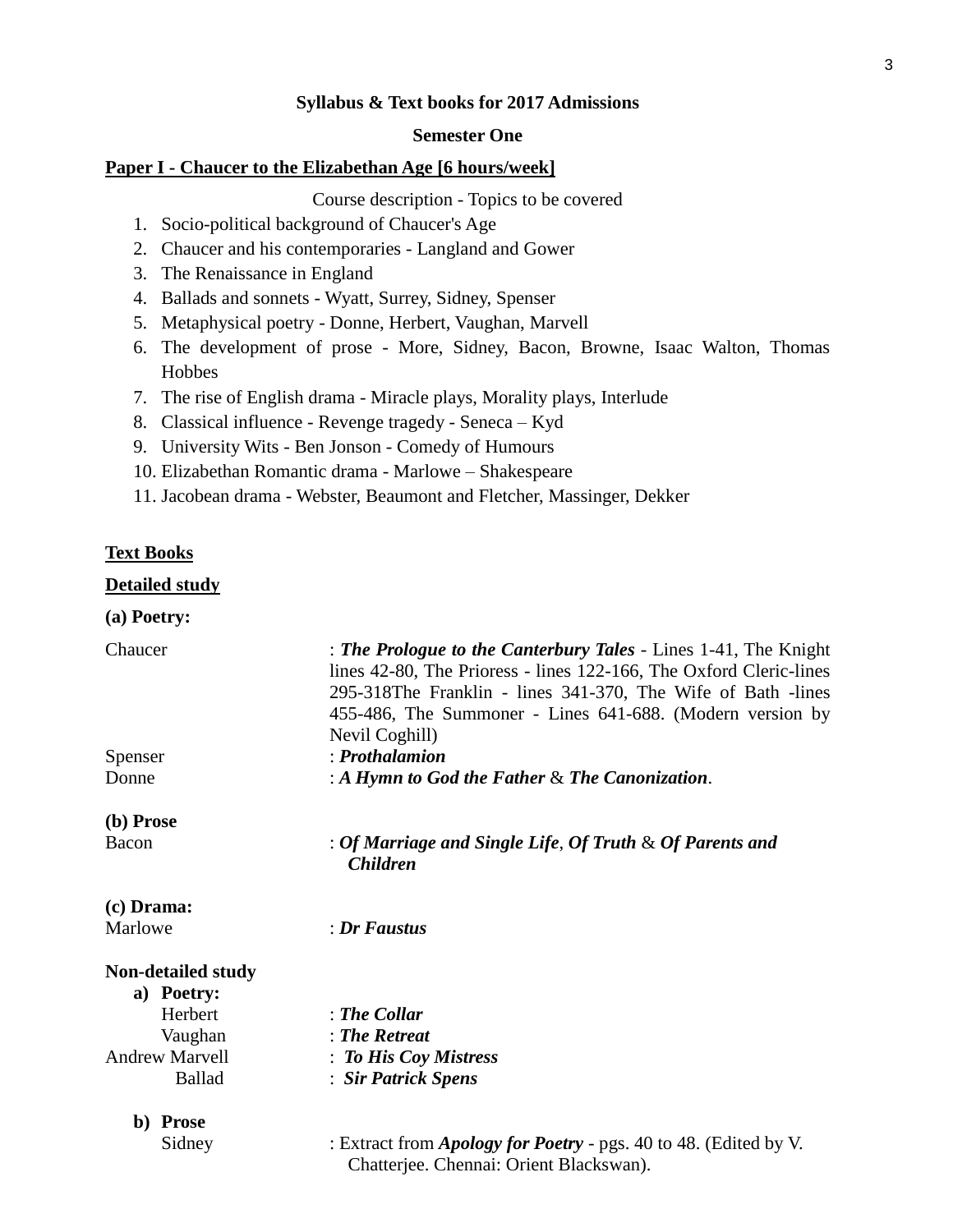# *The Book of Job* from The Authorized Version of the Bible

# c) **Fiction:**

More : *Utopia*

- d) Drama
	- Webster : *The Duchess of Malfi*<br>Jonson : *Epicoene* Jonson : *Epicoene*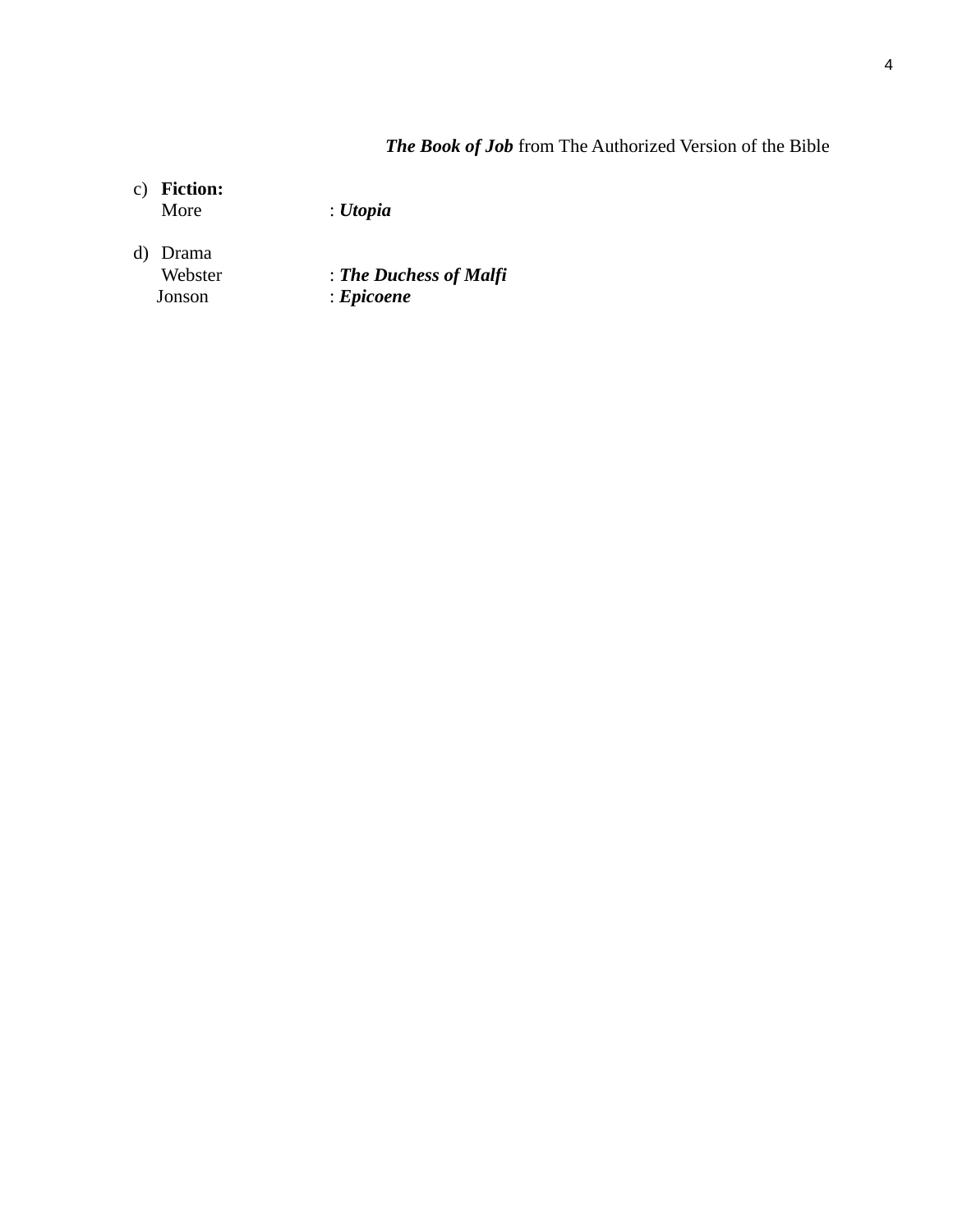### **Paper II - Shakespeare [6 hours/week]**

### **Course description - Topics to be covered**

- 1. Shakespeare and his age
- 2. Elizabethan theatre and audience
- 3. Life and works of Shakespeare sources early comedies histories problem plays tragedies - last plays – sonnets
- 4. Folios and Quartos
- 5. Shakespeare's language use of blank verse prose
- 6. Shakespeare's characters heroes, women, villains, fools and clowns.
- 7. Songs
- 8. The Supernatural element
- 9. Imagery
- 10. Shakespearean criticism pre-1950 post-1950.

#### **Text Books**

Detailed study

- *Othello*
- *As You Like It*
- Sonnets: Nos. 18 [*Shall I compare thee to a summer's day?*]
	- 30 [*When to the sessions of sweet silent thought*]
		- 127 [*In the old age black was not counted fair*],&
		- 30 [*My mistress' eyes are nothing like the sun*]

#### **Non-detailed study:**

- *Antony and Cleopatra*
- *Venus and Adonis*

#### **Suggested reading:**

**A. C. Bradley:** *Shakespearean Tragedy* [Lecture 1] **Ernest Jones:** *The Psychoanalytical Solution* (Chapter Three of *Hamlet and Oedipus*, pp.45- 70)

**Alan Sinfield and Jonathan Dollimore**. "*Introduction: Shakespeare, Cultural Materialism and the New Historicism" in Political Shakespeare: New Essays in Cultural Materialism*. Ithaca: Cornell UP, 1985. Pp 2-17.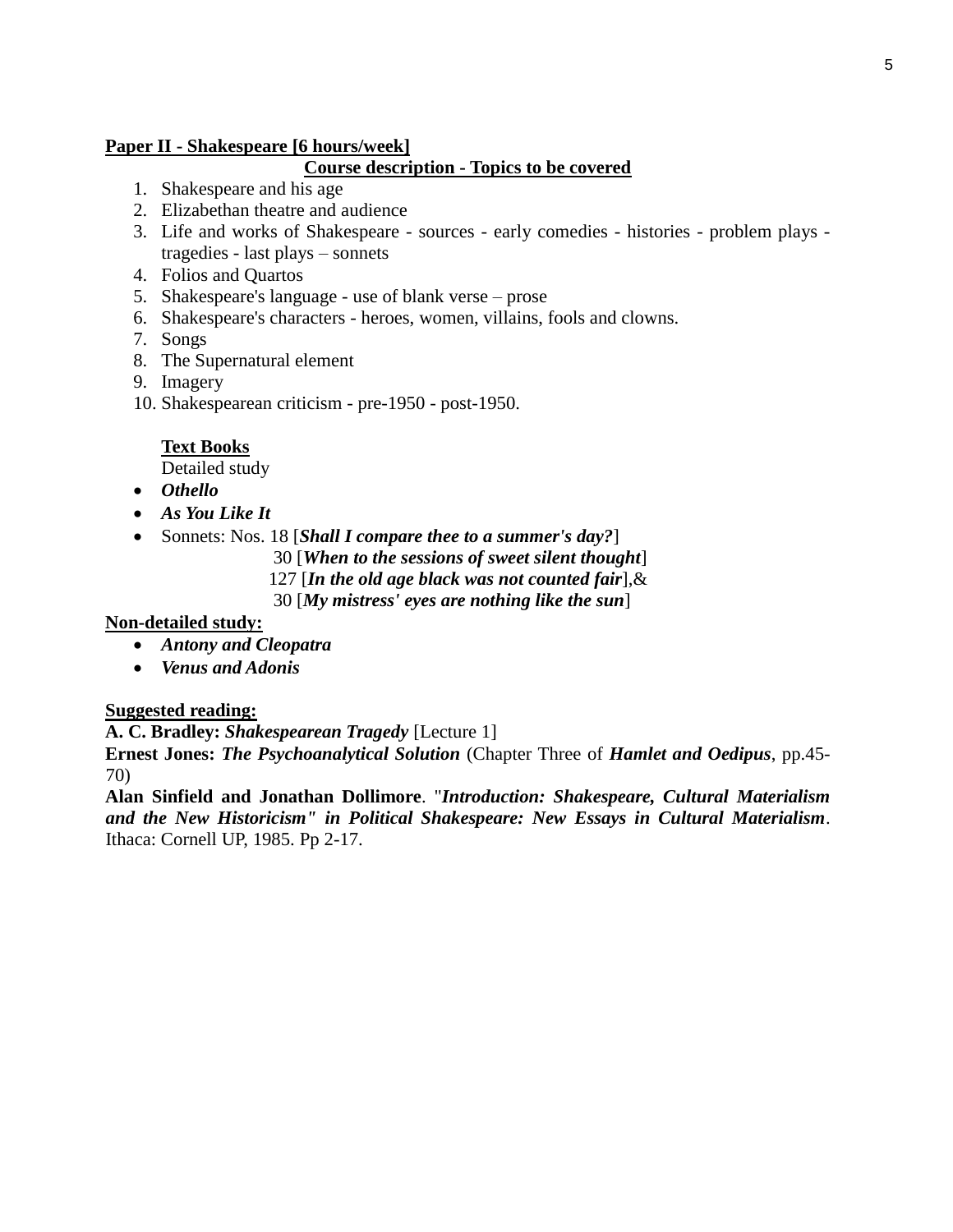#### **Paper III - The Augustan Age [7 hours/week]**

### **Course description - Topics to be covered**

- 1. The Reformation
- 2. Milton life and works early and later poetry
- 3. The Restoration
- 4. The poetry of Dryden and Pope
- 5. Transitional poetry Gray, Collins, Cowper, Burns
- 6. The rise of modern prose criticism, satire, diaries Milton, Dryden, Swift, Locke, Pepys
- 7. The periodical essay Addison and Steele
- 8. Dr. Johnson and his circle Boswell
- 9. Milton's drama
- 10. Restoration drama Comedy of Manners Heroic drama anti-sentimental comedy Wycherley,Congreve, Goldsmith, Sheridan
- 11. The rise of the novel Richardson, Fielding, Sterne, Smollett

#### **Text Books**

#### **Detailed study**

| a) Poetry |                                   |
|-----------|-----------------------------------|
| Milton    | : Paradise Lost Book I            |
| Pope      | $\therefore$ The Rape of the Lock |

b) Prose

| Dr Johnson | $\therefore$ Preface to Shakespeare - paras 1–40  |
|------------|---------------------------------------------------|
| Boswell    | : Extracts from The Life of Johnson (pp. 292-300) |

c) Drama

Sheridan : *The Rivals*

#### **Non-detailed study**

| a) Poetry      |                                  |
|----------------|----------------------------------|
| Blake          | : A Cradle Song, Lamb            |
| <b>Burns</b>   | : Auld Lang Syne, A Red Red Rose |
| <b>Collins</b> | $: Ode$ to Evening               |
|                |                                  |

- b) Fiction Sterne : *Tristram Shandy* Swift : *Gulliver's Travels*
- c) Drama

Goldsmith : *She Stoops to Conquer*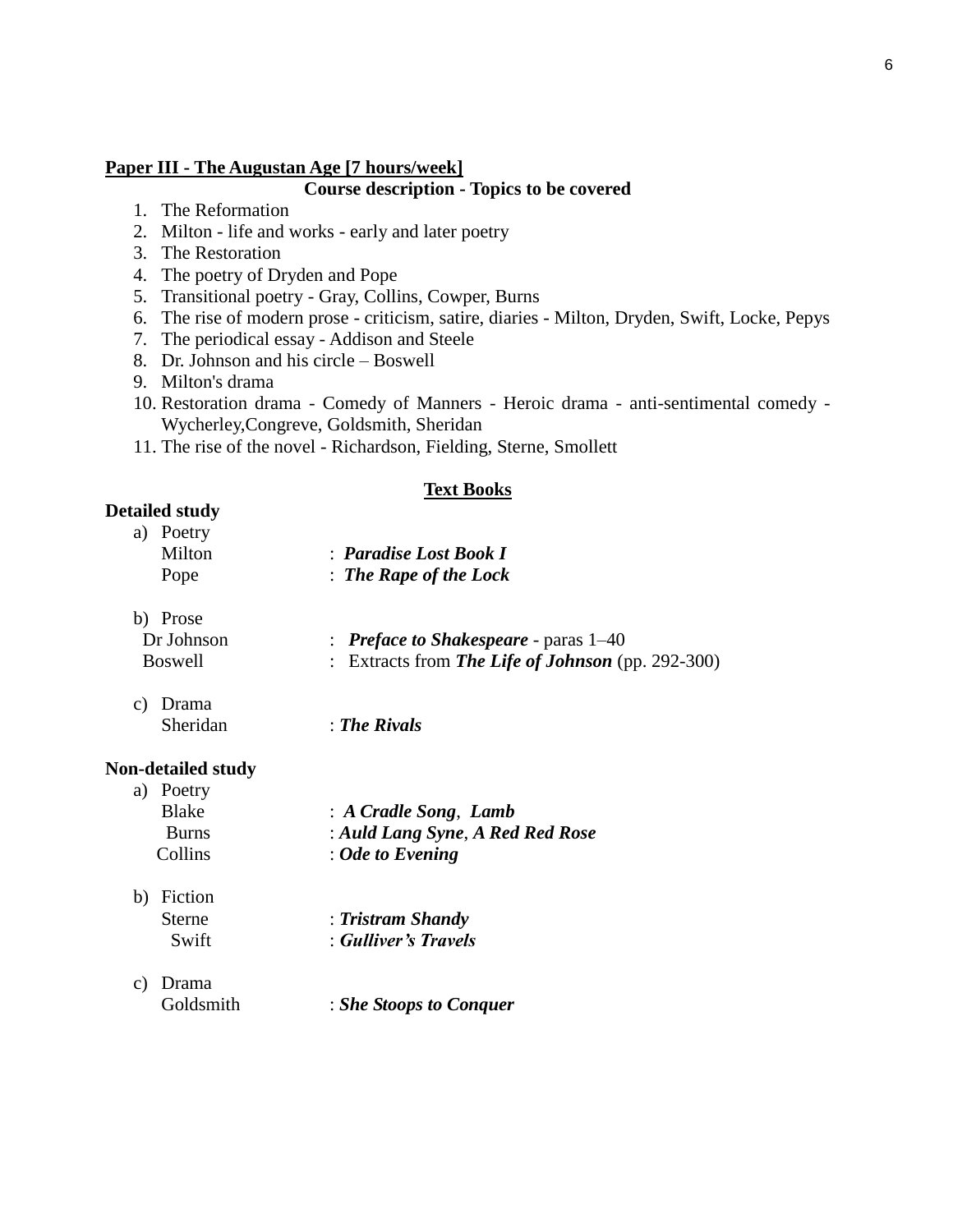#### **Paper IV - The Romantic Age [6 hours/week]**

#### **Course description - Topics to be covered**

- **1.** The Romantic Revival
- **2.** The poetry of Wordsworth, Coleridge, Byron, Shelley, Keats
- **3.** Prose modern review, magazines, essay, criticism- De Quincey, Coleridge, Hazlitt, Lamb, Mary Wollstonecraft
- **4.** Fiction early 19th century novel historical novel, gothic novel, domestic novel Scott, JaneAusten, Horace Walpole, Mary Shelley

# **Text Books**

**Detailed study**

| a) Poetry: |                        |
|------------|------------------------|
| Wordsworth | : Tintern Abbey        |
| Coleridge  | : Kubla Khan           |
| Shelley    | : Ode to the West Wind |
| Keats      | : Ode on a Grecian Urn |
|            |                        |

#### **b) Prose:**

| Lamb      | : Mackery End in Hertfordshire.                 |
|-----------|-------------------------------------------------|
| Coleridge | <i><b>Biographia Literaria - Chapter 14</b></i> |
| Hazlitt   | : On Familiar Style                             |

#### **Non-detailed study**

| a) Poetry:              |                                         |
|-------------------------|-----------------------------------------|
| Wordsworth              | : London 1802 & Upon Westminster Bridge |
| <b>Byron</b>            | : Euthanasia                            |
| Keats                   | : The Eve of St. Agnes                  |
| b) Fiction:             |                                         |
| <b>Sir Walter Scott</b> | : I van hoe                             |
| <b>Jane Austen</b>      | : Persuasion                            |
| Mary Shelley            | $:$ Frankenstein.                       |
|                         |                                         |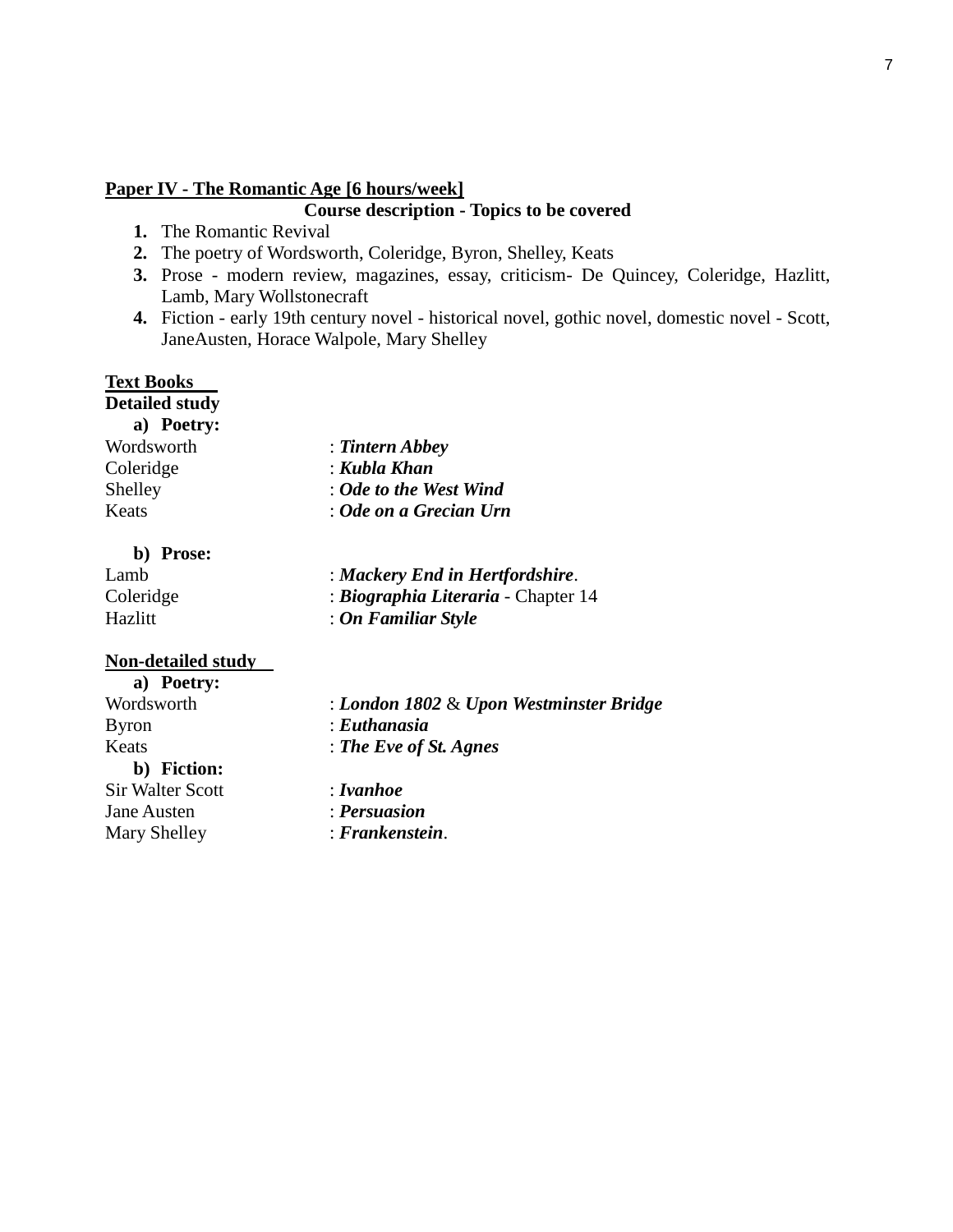#### **Semester Two**

#### **Paper V - The Victorian Age [6 hours/week]**

### **Course description - Topics to be covered**

- 1. Social and political background -change in mood and temper Parliamentary Reform political stability
- 2. The politics of colonization
- 3. Science and religion the Victorian compromise
- 4. Contemplative poetry, love poetry, dramatic monologue Tennyson, Arnold, Clough, Elizabeth Barrett Browning, Browning.
- 5. Pre-Raphaelites Rossetti, Swinburne, Morris and their group.
- 6. Precursors to modernist poetry Hopkins, Hardy, Kipling, Thompson, Houseman, Bridges.
- 7. Prose and criticism Carlyle, Ruskin, Arnold, Pater, Leslie Stephen, Huxley, Newman.
- 8. Social novel, moral and philosophical novel, realistic novel, Wessex novels Dickens, Thackeray, George Eliot, Emily Bronte, Charlotte Bronte, Meredith, Stevenson, Hardy.
- 9. Precursors to modernist fiction Butler.
- 10. The decline of drama dramatists of transition and stage naturalism Robertson.
- 11. Problem play Pinero and Jones comedy of manners Wilde.

### **Text Books**

**Detailed study**

|                 | a) Poetry: |                            |
|-----------------|------------|----------------------------|
| Tennyson        |            | : The Lotos Eaters         |
| Arnold          |            | : Dover Beach              |
| <b>Browning</b> |            | : Andrea Del Sarto         |
| Hopkins         |            | $\therefore$ The Windhover |
|                 |            |                            |

### **b) Prose:**

Arnold : *The Study of Poetry*

# **c) Drama**

Oscar Wilde : *The Importance of Being Ernest*

#### **Non-detailed study**

| <b>Poetry:</b><br>a)       |                                                             |
|----------------------------|-------------------------------------------------------------|
| D. G. Rossetti             | : The Blessed Damozel                                       |
| Elizabeth Barrett Browning | : Sonnets form the Portuguese $(\text{\# } 14, 25, 33, 43)$ |
| <b>Fiction:</b><br>b)      |                                                             |
| Dickens                    | : A Tale of Two Cities                                      |
| <b>Emily Bronte</b>        | : Wuthering Heights                                         |
| George Eliot               | : The Mill on the Floss                                     |
| Hardy                      | : Far from the Madding Crowd                                |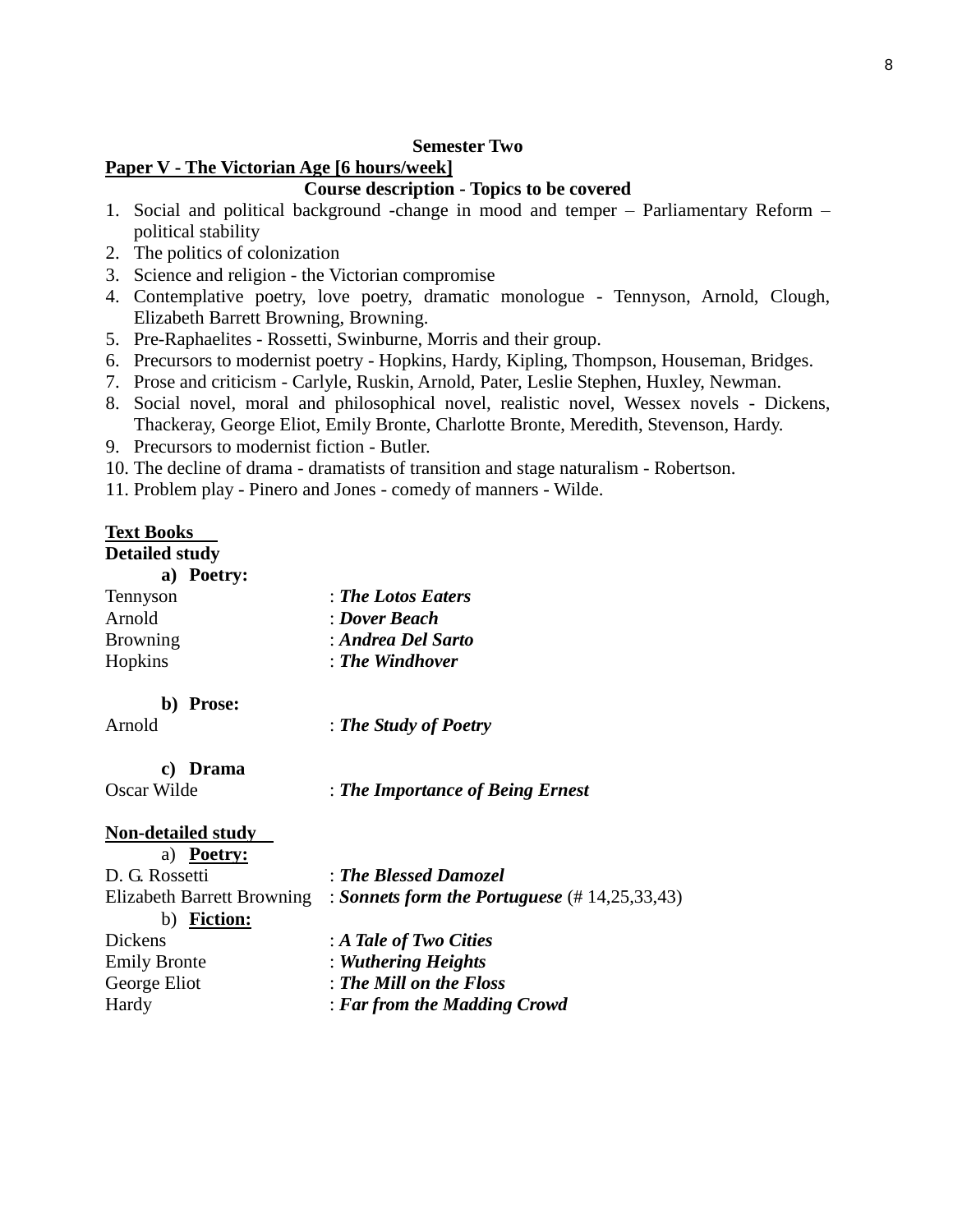#### **Paper VI - The Twentieth Century [7 hours/week]**

#### **Course description - Topics to be covered**

- 1. The 20th century socio-political background literature and society Liberal Humanism - literature and media.
- 2. Poetry Symbolist Movement Yeats poets of World War I Owen modernist poetry Eliot, Pound - Auden and the poets of the thirties - World War II and its aftermath - Movement Poetry - Larkin, Gunn, Jennings - new poets of the 50's - Ted Hughes, Betjeman - Mavericks - 60's and 70's - Heaney, Motion, Geoffrey Hill - 1980s contemporary poetry.
- 3. Prose criticism Eliot, Virginia Woolf, I. A. Richards, Empson, F. R. Leavis, Raymond Williams, Terry Eagleton - the essay - Belloc, Chesterton, Beerbohm, Russell, Huxley biography - Strachey - periodicals - the little magazine.
- 4. The Novel psychological novel D. H. Lawrence stream-of-consciousness Joyce, Virginia Woolf - E. M. Forster - George Orwell - post-war fiction - Graham Greene, Golding, Kingsley Amis, John Wain, Allan Sillitoe, Beckett, Angus Wilson, Doris Lessing, Anita Brookner, Iris Murdoch.
- 5. Drama The new drama influence of Ibsen Bernard Shaw poetic drama Eliot, Fry Irish Dramatic Movement - Abbey Theatre - Yeats, Synge, O'Casey - post-war drama kitchen-sink drama - Wesker - the angry young men - Osborne - Theatre of the Absurd - Beckett, Pinter, Bond.
- 6. Recent trends in British writing.

#### **Text Books Detailed study**

| a) Poetry                 |                              |
|---------------------------|------------------------------|
| W. B. Yeats               | : The Second Coming          |
| T. S. Eliot               | : The Waste Land             |
| W. H. Auden               | : In Memory of W. B. Yeats   |
| <b>Dylan Thomas</b>       | : Poem in October            |
| b)<br>Prose               |                              |
| T. S. Eliot               | : The Frontiers of Criticism |
| I. A. Richards            | : Four Kinds of Meaning      |
| C)<br>Drama:              |                              |
| <b>Harold Pinter</b>      | : The Birthday Party         |
| <b>Non-detailed study</b> |                              |
| a) Poetry:                |                              |
| Philip Larkin             | : Church Going               |
| Ted Hughes                | : Thought Fox                |

Seamus Heaney : *Punishment*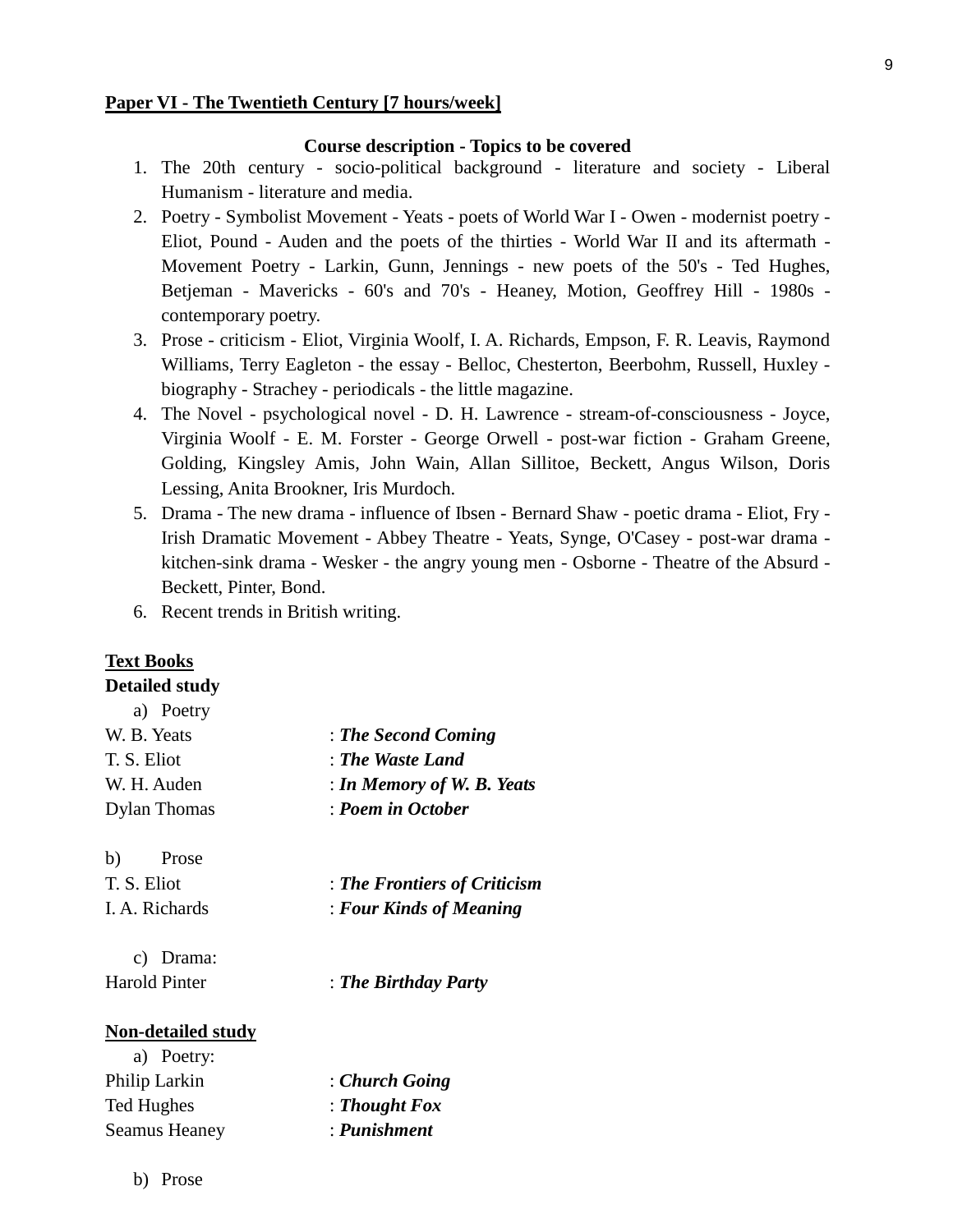| Virginia Woolf            | : The Russian Point of View              |
|---------------------------|------------------------------------------|
| Drama<br>C)<br>G. B. Shaw | : The Doctor's Dilemma                   |
| d) Fiction                |                                          |
| <b>Josef Conrad</b>       | : The Heart of Darkness                  |
| James Joyce               | : A Portrait of an Artist as a Young Man |
| D. H. Lawrence            | : Women in Love                          |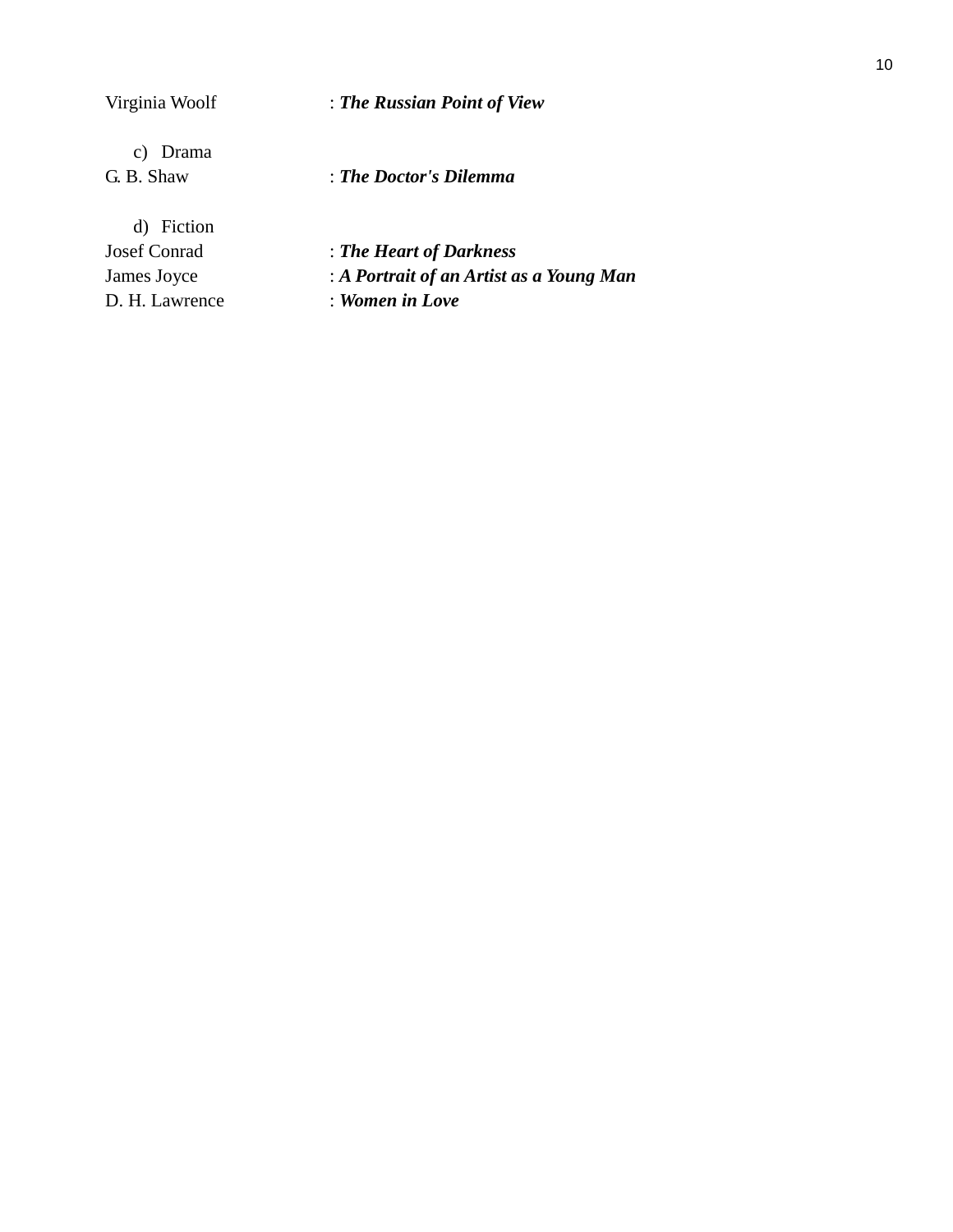#### **Paper VII - Indian Writing in English [6 hours/week]**

#### **Course description - Topics to be covered**

- 1. Historical context for the rise of Indian Writing in English
- 2. Indian Renaissance Rise of Indian nationalism
- 3. Early Indian English poets Toru Dutt and her contemporaries
- 4. Contributions of Tagore Vivekananda Gandhi Aurobindo Nehru
- 5. Development of Indian English fiction the Big Three Mulk Raj Anand, Raja Rao and R. K. Narayan
- 6. Flowering of Indian English poetry contributions of Nissim Ezekiel, Dom Moraes, Ramanujan, Parthasarathy and Kamala Das
- 7. Women novelists their contributions
- 8. Indian English drama Tagore Karnad Tendulkar
- 9. Major concerns in the fictional works of Salman Rushdie Vikram Seth Amitav Ghosh - Arundhati Roy - Shashi Tharoor
- 10. Recent trends in Indian English writing.

#### **Text Books**

#### **Detailed study**

| a) Poetry                 |                            |
|---------------------------|----------------------------|
| Jayanta Mahapatra         | : Grandfather              |
| Nissim Ezekiel            | : Poet, Lover, Birdwatcher |
| Kamala Das                | : Daughter of the Century  |
| Toru Dutt                 | : Our Casuarina Tree       |
| b) Drama<br>Girish Karnad | : Nagamandala              |
| rose                      |                            |

|                 | : <i>Interiorization</i> (Chapter 1) |
|-----------------|--------------------------------------|
| Ayyappa Paniker |                                      |

#### **Non-detailed study**

| a) Poetry         |                                           |
|-------------------|-------------------------------------------|
| Sarojini Naidu    | : Bangle Sellers                          |
| Tagore            | : Songs 1, 6, 50 [from <i>Gitanjali</i> ] |
| Jayanta Mahapatra | $:$ <i>Freedom</i>                        |
| Dom Moraes        | : Absences                                |
| Arun Kolatkar     | : An Old Woman                            |

b) Prose

A. K. Ramanujan : *Is There an Indian Way of Thinking: An Informal Essay*

c) Drama Vijay Tendulkar : *Kanyadaan*

d) Fiction Salman Rushdie : *Shalimar the Clown*

R. K. Narayan : *The Man-eater of Malgudi* Shashi Tharoor : *The Great Indian Novel*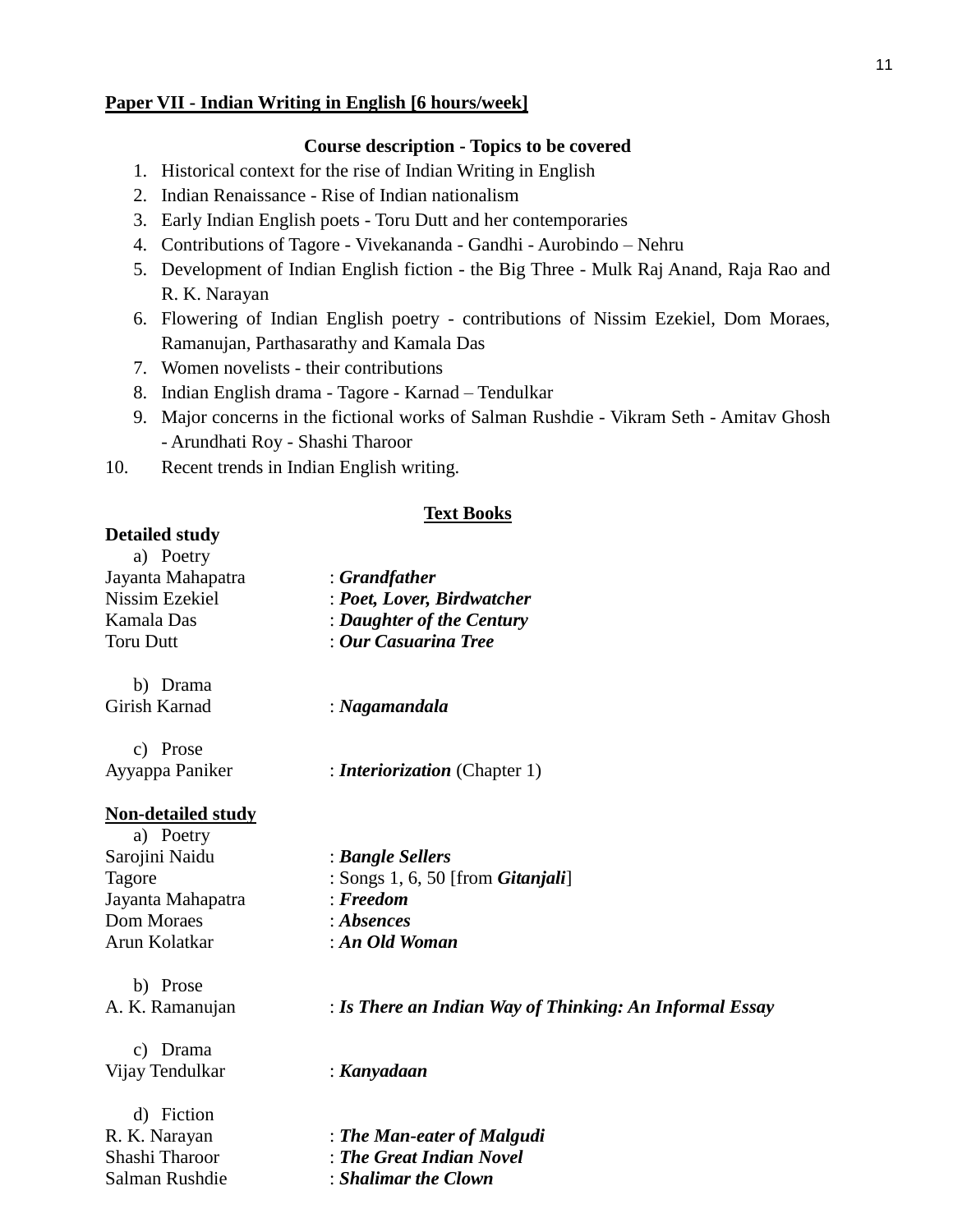# Bama : *Sangati*

e) Short Stories: Ruskin Bond<br>Mahaswetha Devi Mahaswetha Devi : *The Breast Giver*

d : *The Cherry Tree*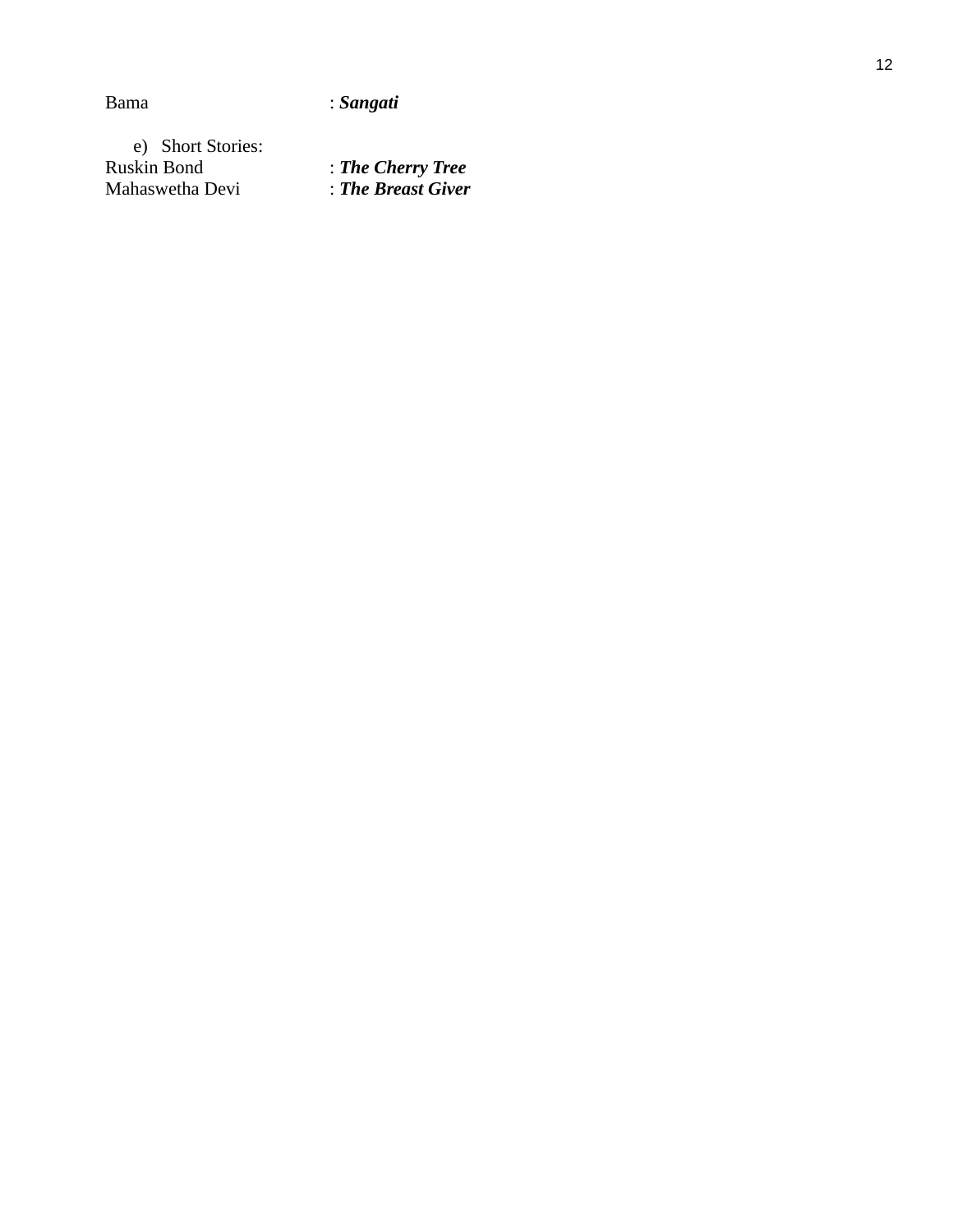# **Paper VIII - Literary Theory 1 [6 hours/week]**

# **Course description - Topics to be covered**

This course will enable the students to understand that:

- 1. The binaries of Nature and Culture
- 2. The reflections of environmental concerns in literary texts
- 3. Meaning is not fixed; rather it is a fluid, ambiguous domain of human experience.
- 4. Human beings are motivated by desires, fears, conflicts and needs of which they are unaware.
- 5. Unconscious is the storehouse of painful and repressed emotions.
- 6. Unconscious is structured like language.
- 7. Cultural productions reinforce the economic, political, social and psychological oppression.
- 8. Reader's response is pivotal in the analysis of literary texts.
- 9. Reader actively participates in creating the meaning of the text.

# **Module I: Theory of Ecocriticism**

The theory of Ecocriticism attempts to correct the chronic anthropocentric readings of literature that have been in currency all the while and replace it with an enhanced consciousness of the interdependence of human interest and environmental health.

• Michael Branch **"Ecocriticism: The Nature of Nature in Literary Theory and Practice"**

## **Module II: Theories of Deconstruction**

Theories of Deconstruction rest on the belief that there is no transcendental signified and that there is nothing outside of the text. However, texts betray traces of their own instability, making the possibility of determinate meaning suspect.

• Jacques Derrida. "**Structure, Sign and Play in the Discourse of Human Sciences**."*Modern Criticism and Theory: A Reader*. Ed. David Lodge. UK: Longman, 2000. Pp. 89-103.

## **Module III: Psychoanalytic Theories**

The existence of the unconscious is central to all psychoanalytic theories. Individuals move through developmental stages early in life, and traumas or experiences during that process may have a lasting effect on personality. Literary and other cultural texts may have a psychological impact on readers or meet a psychological need in them.

• Jacques Lacan. "**The Insistence of the Letter in the Unconscious**" *Literary Theory: An Anthology*. Ed. Julie Rivkin and Michael Ryan. USA: Blackwell, 1998. Pp. 178-183.

# **Module IV: Feminist Theories**

Language, institutions, and social power structures have reflected patriarchal interests throughout history; and this has had a profound impact on women's ability to express themselves and the quality of their daily lives. This combination of patriarchal oppression and women's resistance to it is apparent in many literary and other cultural texts.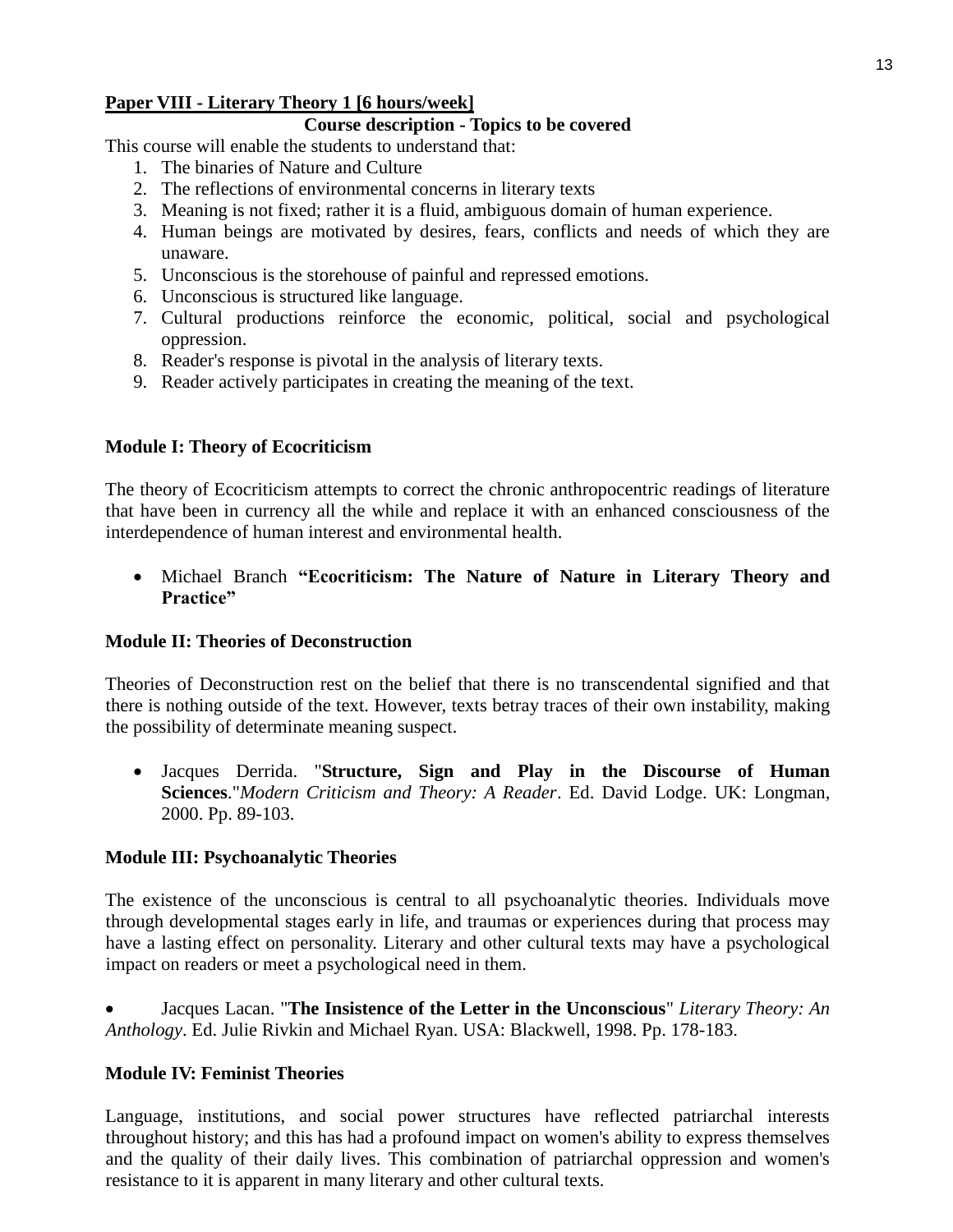• Elaine Showalter. **"Towards a Feminist Poetics."** *Women Writing and Writing about Women*. London: CroomHelm, 1979. Pp. 10-22

#### **Recommended Reading:**

- 1. Roman Jakobson. "**Linguistics and Poetics**" *Modern Criticism and Theory: A Reader* Ed. David Lodge and Nigel Wood. England: Pearson, 2007. Pp. 141-164.
- 2. Claude Levi-Strauss. "**The Structural Study of Myth**." *Literary Theory: An Anthology*. Ed. Julie Rivkin and Michael Ryan. USA: Blackwell, 1998.
- 3. Jonathan Culler. *Structuralist Poetics*. Routledge, 1975.
- 4. Roland Barthes. "**The Death of the Author**." *Modern Criticism and Theory: A Reader* Ed. David Lodge and Nigel Wood. England: Pearson, 2007. Pp. 313-316.
- 5. Jean-Francois Lyotard. "**The Postmodern Condition**." *Literary Theory: An Anthology*. Ed. Julie Rivkin and Michael Ryan. USA: Blackwell, 1998.
- 6. Madan Sarup. *An Introductory Guide to Post-Structuralism and Post-modernism*. Longman, 1993.
- 7. Sigmund Freud. **"The Interpretation of Dreams."** *Literary Theory: An Anthology*. Ed. Julie Rivkin and Michael Ryan. USA: Blackwell, 1998.
- 8. Gillez Deleuze and Felix Guttari. "**The Anti-Oedipus**." *Literary Theory: An Anthology*. Ed. Julie Rivkin and Michael Ryan. USA: Blackwell, 1998.
- 9. MaudEllman. *Psychoanalytic Literary Criticism*. Longman, 1994.
- 10. Luce Irigaray. "**The Power of discourse and the Subordination of the Feminine**." *Literary Theory: An Anthology*. Ed. Julie Rivkin and Michael Ryan. USA: Blackwell, 1998.
- 11. Simone de Beauvoir. "**Myth and Reality**." *Modern Criticism and Theory: A Reader* Ed. David Lodge and Nigel Wood. England: Pearson, 2007. Pp. 95- 102.
- 12. Mary Eagleton, ed. *Feminist Literary Criticism*. London: Longman, 1991.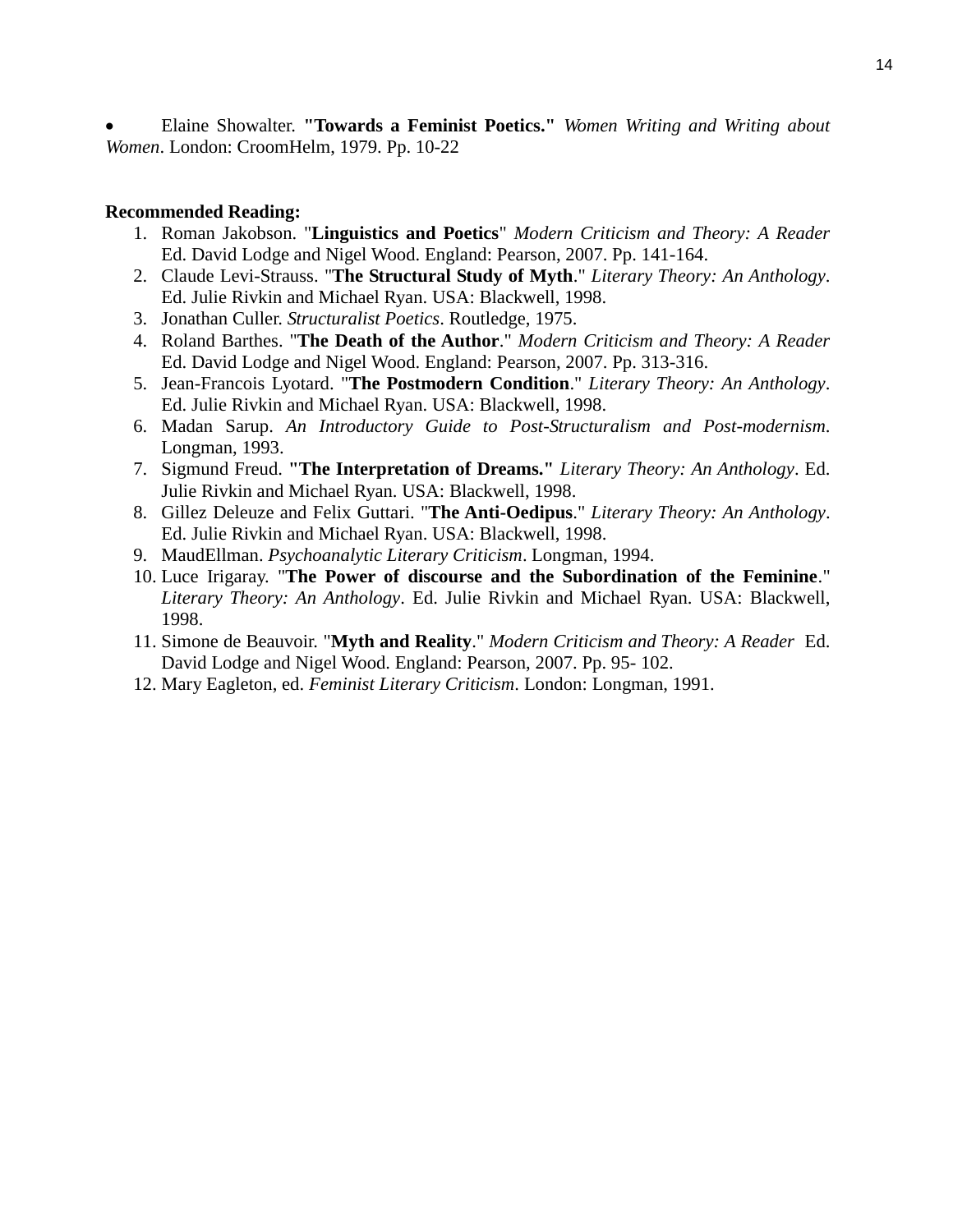# **Semester Three**

#### **Paper IX - Linguistics and Structure of the English Language [7 hours/week]**

#### **Course description - Topics to be covered**

This paper aims to introduce the latest trends in 20th century linguistic theory, from the beginnings of modern linguistic theory to the characterization of linguistics today. Various schools of thought including Bloomfield's American Structuralism, Noam Chomsky's T. G. Grammar among others, will be studied in addition to Singulary and Double-based transformations in T. G. Grammar, and the derivation of sentences. The paper also looks at the various aspects of Semantics and Pragmatics, Sociolinguistics and Psycholinguistics, as well as aspects of Stylistics and Phonetics. Theories of meaning, the study of language use and communication, the study of language acquisition and linguistic behaviour and the psychological mechanisms responsible for them, the concepts of society, culture and language, language in its social context, aspects of linguistics style study, aspects of segmental and suprasegmental phonemes, including stress, rhythm and intonation also have to be discussed.

**Unit-1: The Nature of Language** - linguistics as the scientific study of language - the properties of natural human languages - human languages and systems of animal communication - langue and parole - the concept of grammar - prescriptive - descriptive - the fallacies of Traditional Grammar.

**Unit-2: Structuralism** - its roots and theoretical formulation. **Structural Phonology** - phoneme theory - environment and distribution - principles of phonemic analysis. **Structural Morphology** – morphemes - classification - lexical and Grammatical - free and bound morphemes - stem, root and affixes - allomorphs - zero allomorph. **Structural Syntax** - word classes - form class, function words - Immediate Constituent Analysis - the problem of the Structuralist Paradigm - syntax - structure of phrases, clauses and sentences. **TG Grammar** - Noam Chomsky and his theories – linguistic competence - Transformations - (a) Singulary: Interrogation (Y/N and Wh); Negation; Passivization; Tag Questions - (b) Double-based: Relativization, Complementation, Adverbialization, Co-ordination.

**Unit-3**: **Phonetics**, phonemics, phonology - phonemes - allophones - supra-segmental features – word stress, sentence stress, rhythm, pitch and intonation - comparison between RP, GIE and Malayalam sounds - difficulties of Malayali speakers - remediation - distinction between phonetic and phonemic transcription.

**Unit-4: Semantics** and **Pragmatics** - context and meaning - invisible meaning - speech act – discourse and conversation - communicative competence. **Psycholinguistics** - language acquisition, linguistic behaviour, motivation and aptitude. **Sociolinguistics** - basic concepts - Dialect - Register - regional and social varieties of English - British, American, South Asian and Indian - gendered speech. **Stylistics** - linguistic style study.

| : Linguistics                                               |
|-------------------------------------------------------------|
| : Grammar                                                   |
| $\therefore$ The Study of Language                          |
| : The Structure of English.                                 |
| : Sociolinguistics: An Introduction to Language and Society |
| $: \mathit{Psycholinguistics}.$                             |
|                                                             |

**Recommended Reading:**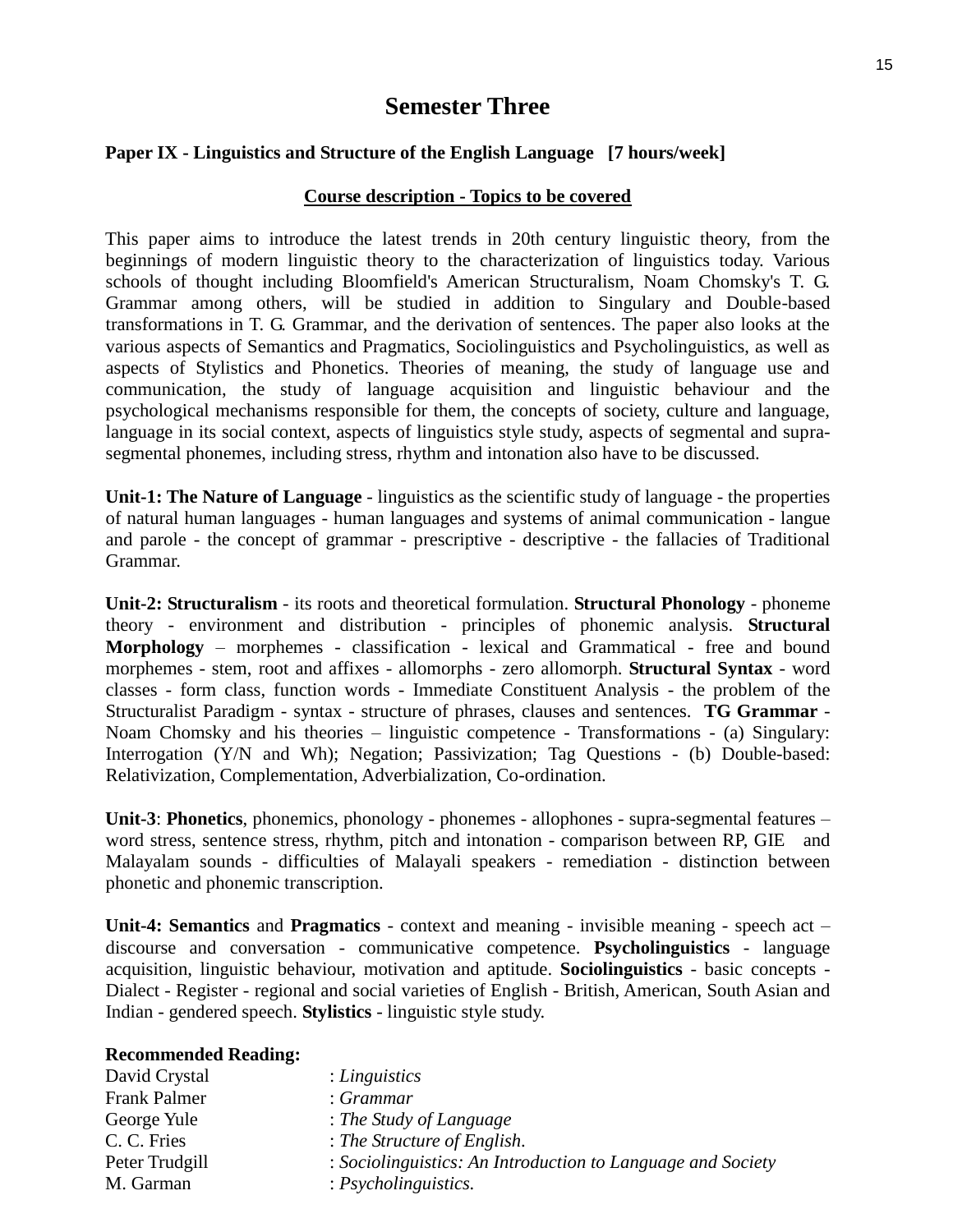R. Titone and M. Danesi : *Applied Psycholinguistics*<br>T. Balasubramaniam : *A Textbook on Phonetics for* : A Textbook on Phonetics for Indian Students. S. K. Verma and N. Krishnaswamy : *Modern Linguistics* Adrian Akmajain, et al. : *Linguistics: An Introduction to Language and Communication*<br>Graham Hough : *Style and Stylistics*. : Style and Stylistics.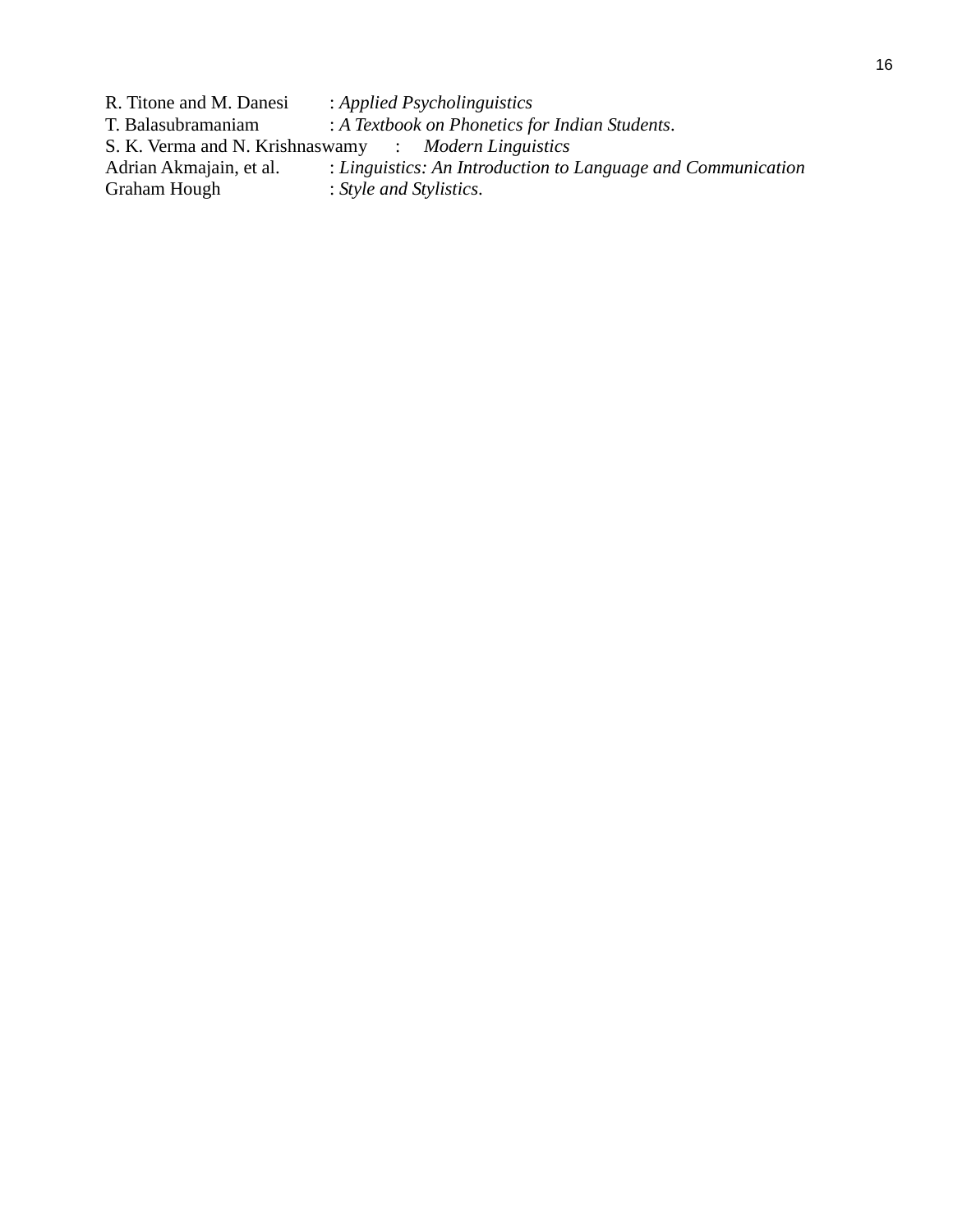# **Paper X - Literary Theory II [6 hours/week]**

# **Course description - Topics to be covered**

The course will help the student to understand that:

- 1. Human societies are structured by the economic system.
- 2. All social and political activities aim at gaining and sustaining economic power.
- 3. History is not linear and progressive.
- 4. It is impossible to analyze history objectively.
- 5. The mundane activities and conditions of everyday life can tell us much about the belief systems of a time period.
- 6. Discourses wield power for those in charge and they do not remain permanent.
- 7. Colonization is a process of political domination mainly based on race, ethnicity, economic greed and expansionism.
- 8. A literary text represents various aspects of colonial oppression.
- 9. Media has its effects on society and culture.
- 10. Media's relationship with other forms of arts and society is informed by ideology.

# **Module I: Marxist Theories**

Literary and other cultural texts are ideological in background, form and function and the production and consumption of texts reflects class ideologies. An attention to the material conditions of life and a critical engagement with our attitudes about those conditions are essential for achieving positive social change.

• **Raymond Williams. "Advertising the Magic System"** (Edited Version) *Culture and Materialism: Selected Essays* 

# **Module II: Theories of New Historicism**

History is not linearly progressive and is not reducible to the activities of prominent individuals. The mundane activities and conditions of everyday life can tell us much about the belief systems of a time period. Literary texts are connected in complex ways to the time period in which they were created and systems of social power are both reflected in and reinforced by such texts.

• **Michel Foucault. "What is an Author?"** *Modern Criticism and Theory: A Reader*. Ed. David Lodge. UK: Longman, 2000. Pp. 174-187.

# **Module III: Postcolonial Theories**

The analysis of racism and ethnocentrism in texts from the past may have relevance to the ways we live our lives today. Textual analysis of race, ethnicity, and postcoloniality can serve as a starting point for positive forms of social change in the future.

• **Edward W. Said. "Introduction".** *Orientalism*. UK: Penguin. 1900. Pp. 1-28.

# **Module IV: Theories of New Media**

Media theories examine the reciprocal relationship between media and its audience. The development of print media and digital media is associated with the development of consumerism and commercialism. Media theory emphasizes the fact that media cannot exist outside the ideological constraints and become constitutive of the very ideology it re-presents.

• **Manuel Castells. "The Network Society: from Knowledge to Policy".** *The Network Society: From Knowledge to Policy*. Eds. Manuel Castells and Gustavo Cardoso. Washington, DC: Johns Hopkins Center for Transatlantic Relations, 2005. Pp. 3-21. Web.

# **Recommended Reading:**

1. **Marx. "The German Ideology: Wage, Labour and Capital."** *Literary Theory: An Anthology*. Ed. Julie Rivkin and Michael Ryan. USA: Blackwell, 1998. Pp. 653-658.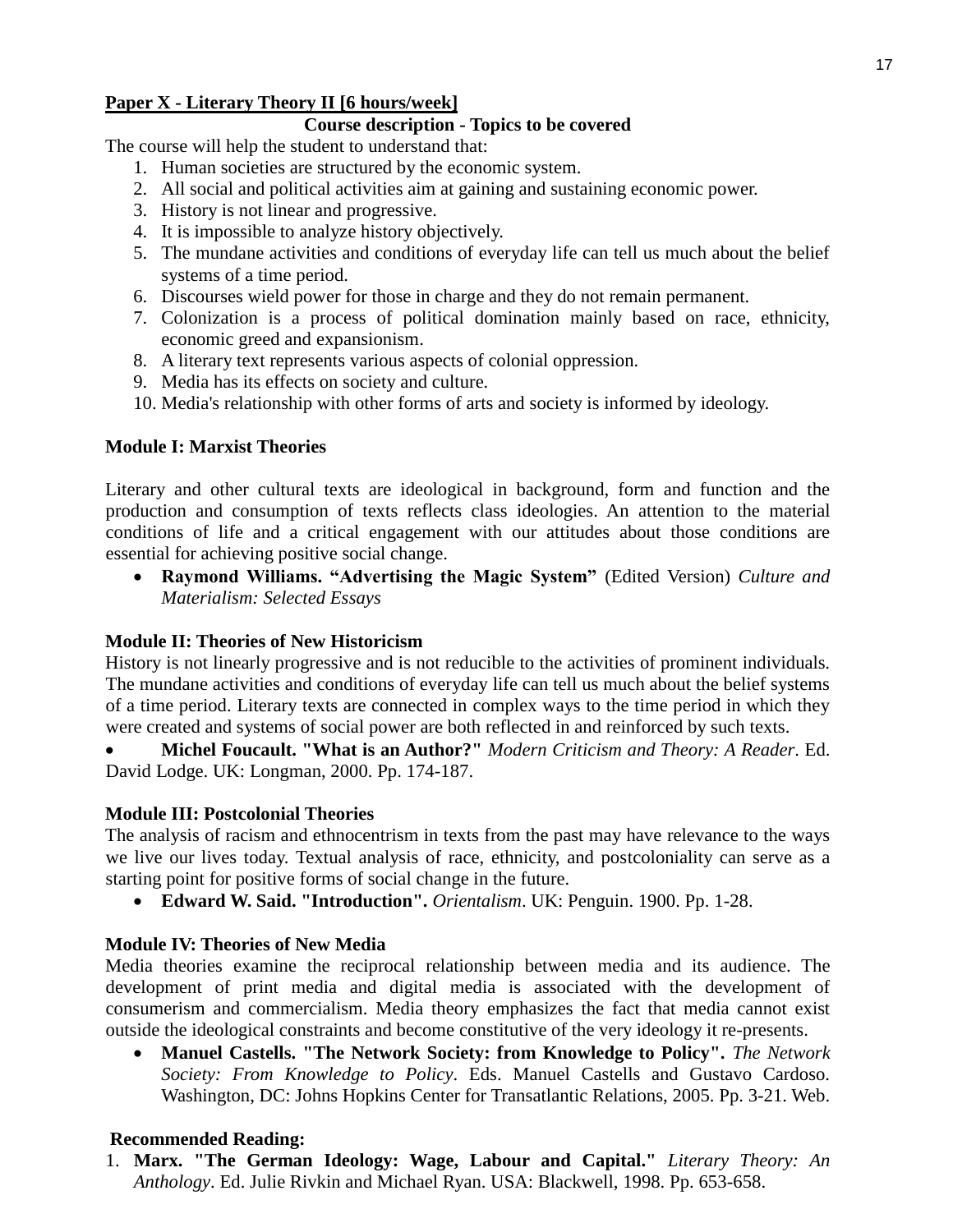- 2. **Althusser. "Ideology and Ideological State Apparatus."** *Literary Theory: An Anthology*. Ed. Julie Rivkin and Michael Ryan. USA: Blackwell, 1998. Pp. 693-702.
- 3. **Terry Eagleton. Marxism and Literary Criticism.** London: Routledge, 1976.
- 4. **Stephen Greenblatt. "Towards a Poetics of Culture."** *The New Historicism.* Ed. H. Aram Veeser. London: Routledge, 1989. Pp. 1-14.
- 5. **Dipesh Chakrabarty. "Post Coloniality and the Artifice of History. "***Representations 37, Special Issue: Imperial Fantasies and Postcolonial Histories* (Winter, 1992). Pp. 1-26.
- 6. **Jonathan Dollimore and Alan Sinfield. Political Shakespeare**: *New Essays in Cultural Materialism*. Manchester: Manchester UP, 1994.
- 7. **Franz Fanon. "On National Culture."** *The Wretched of the Earth*. Trans. Constance Farrington. Penguin, 1967. Pp. 168-78.
- 8. **Partha Chatterjee. "Nationalism as a Problem in the History of Political Ideas."** *Nationalist Thought and the Colonial World: A Derivative Discourse?* The Partha Chatterjee Omnibus, New Delhi: Oxford UP, 1994. Pp. 1-35.
- 9. **Ania Loomba. Colonialism/Post-Colonialism**. London: Routledge, 2005.
- 10. **Nancy Fraser. "Rethinking the Public Sphere: A Contribution to the Critique of Actually Existing Democracy."** *The Cultural Studies Reader*. 2nd ed. Ed. Simon During. London: Routledge, 2007. Pp. 518-536.
- 11. **M. Madhava Prasad. "The Absolutist Gaze: Political Structure and Cultural Form."** *Ideology of the Hindi Film: A Historical Construction*. Pp. 52-87.
- 12. **Dan Laughy. Key Themes in Media Theory**. London: McGraw-Hill, 2007.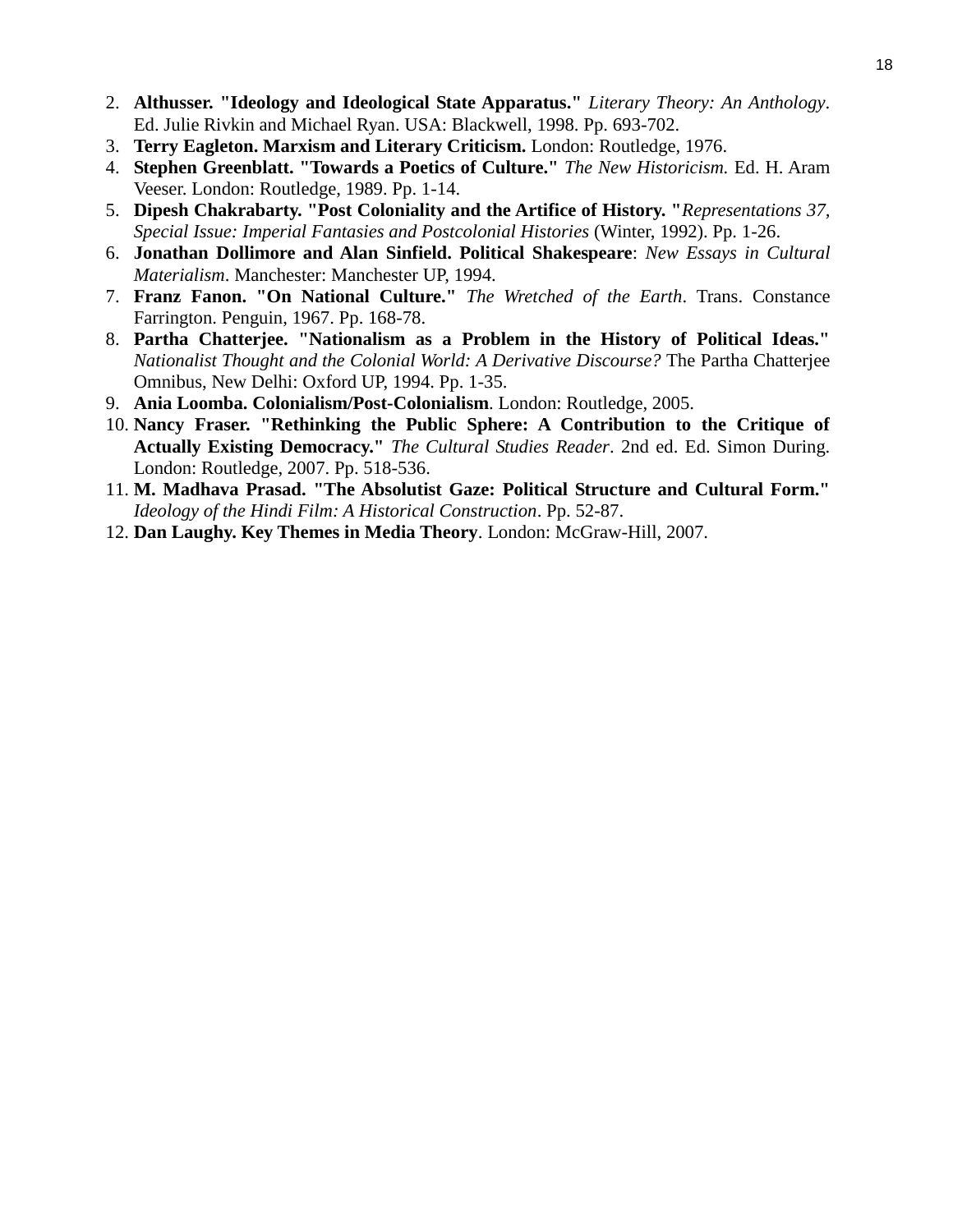# **Semester Four**

#### **Paper XIII - English Language Teaching [6 hours/week]**

This paper aims to introduce students to the basic concepts and principles of language teaching. In addition to the schools of thought and their impact on language teaching, the role of sociolinguistics and psychology in language teaching and different teaching methods will also be taken in. Students will be introduced to the manifold classroom strategies, teaching aids, the lesson plan to teach the language skills and different genres, and also the process of testing and evaluation.

#### **Unit I**

Conceptual framework - basic terms and concepts - L1, L2, ELT and ELS bilingualism, multilingualism, teaching/learning distinction, acquisition/learning distinction principles of language teaching - aspects of language study - schools of thought - structuralism neo-Firthian theory.

#### **Unit II**

Culture and language - aspects of sociolinguistics - ethnography of communication communicative competence vs linguistic competence - psychological approaches to language learning - behaviourism, cognitivism, constructivism - Skinner, Chomsky, Rivers - the role of psychology in language learning -learner factors - age, aptitude, personality, conditions of learning and environment.

#### **Unit III**

Methods of Language Teaching - Grammar Translation method, Direct method, Audiolingual method, Audio-visual method, Communicative Language Teaching, CALL, Structural method, functional-notional approach, the Silent Way, Suggestopaedia, Community Language Learning. Classroom Procedures - Literature and Language Teaching - teaching without lecturing - student participation -group work, seminars, tutorials and library work - Lesson Plan to teach grammar, prose, poetry and fiction.

#### **Unit IV**

Testing and Evaluation - types of tests, types of questions - objectivity in evaluation internal and external evaluation - Practice in classroom teaching (to be given by the teacher concerned as part of the Internal Assessment).

**Books for Reference:**

|                                      | <b>BOOKS IOP REFERENCE:</b>                                          |
|--------------------------------------|----------------------------------------------------------------------|
| H. H. Sterne                         | : Fundamental Concepts of Language Teaching (OUP)                    |
| Dianne Larsen-Freeman                | : Principles and Techniques in Language Teaching (OUP)               |
| J. C. Richards and T. S. Rodgers     | : Approaches and Methods in Language Teaching (CUP)                  |
| Wilga Rivers                         | : Teaching Foreign Language Skills                                   |
| <b>Ruth Gairns and Stuart Redman</b> | : Working with Words: A Guide to Teaching Vocabulary                 |
|                                      | (CUP)                                                                |
| Harold V. Allen                      | : Teaching English as a Second Language                              |
| D. H. Harding                        | : New Patterns of Language Teaching                                  |
|                                      | Rosamond Mitchell & Florence Myle: Second Language Learning Theories |
| Jean Forester                        | : Teaching without Lecturing                                         |
| M. L. Tickoo                         | : English Language Teaching                                          |
|                                      |                                                                      |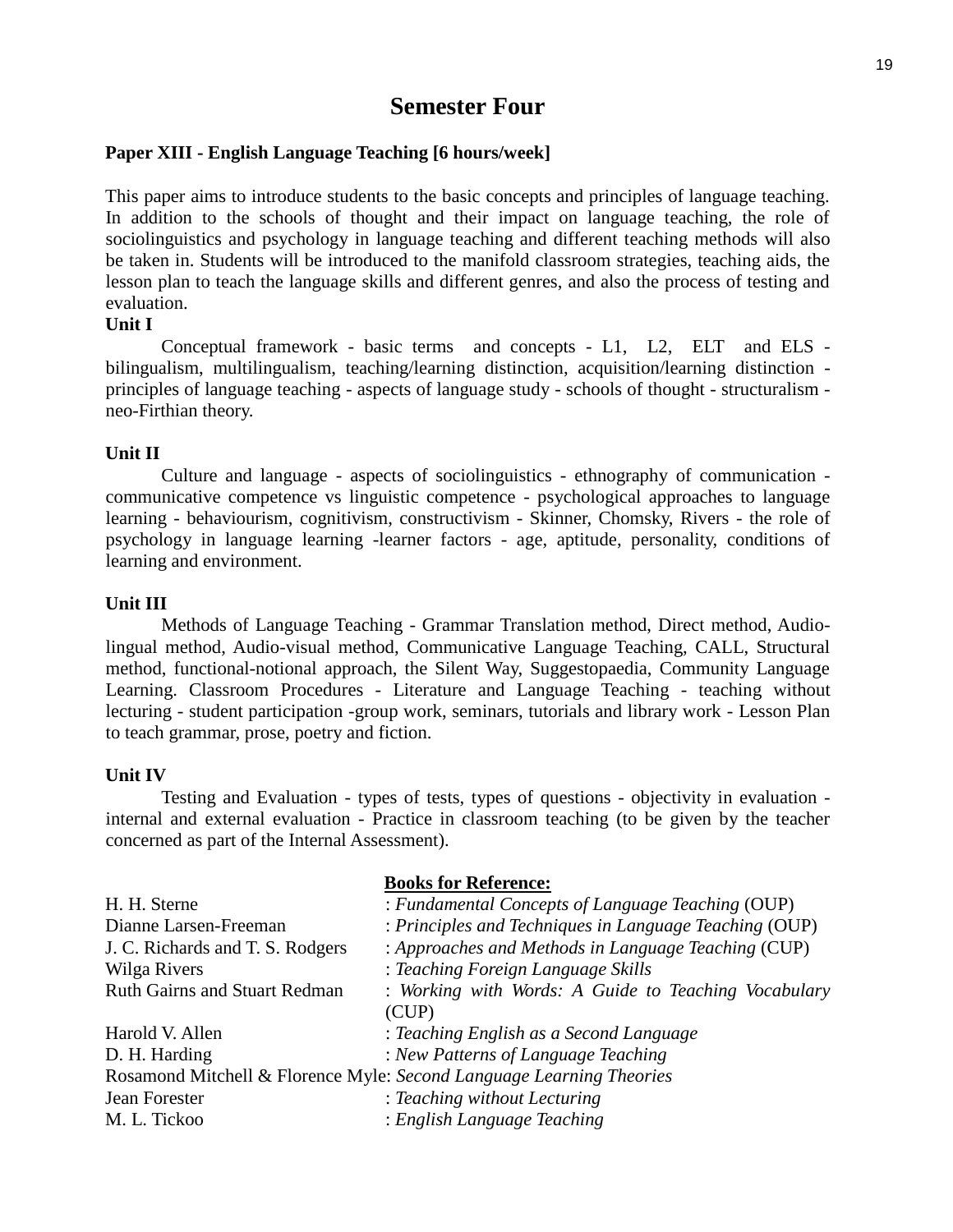#### **Paper XIV - Introduction to Cultural Studies [6 hours/week] Course description - Topics to be covered**

Cultural Studies is a new area of research and teaching that brings in new perspectives to our notions regarding 'texts' and 'meanings' and therefore to the study of literatures, cultures and societies. This course will try to develop theoretical tools and critical perspective to interrogate the advertisement, film, television, newspaper and internet texts that saturate our lives.

- 1. Historical context for the rise of Cultural Studies.
- 2. New perspectives to the notion of' Texts'.
- 3. Defining Cultural Studies
- 4. Cultural Studies and English Literature
- 5. Revising the concept of 'Culture.
- 6. Culture and Power
- 7. Culture and Discourse
- 8. Culture and Representation
- 9. Popular Culture
- 10. Methodologies
- 11. How to do Cultural Studies

#### **Unit I: Cultural Studies: Ideas and Concepts**

• Toby Miller, "What it is and what it isn't: Introducing Cultural Studies," A Companion to Cultural Studies, Ed. Toby Miller. Blackwell, 2001. Pp. 1-5.

# **Toby Miller What is Cultural Studies.pdf**

• Simon During - Cultural Studies Reader, Introduction. Pp. 1-6.

#### **culturestudies reader.pdf**

#### **Unit II: Cultural Studies: Theory**

• Adorno and Horkheimer - excerpts from "The Culture Industry: Enlightenment as Mass Deception" [http://www.scribd.com/doc/3998279/The-Culture-Industry-Enlightenment](http://www.scribd.com/doc/3998279/The-Culture-Industry-Enlightenment-as-Mass-Deception-)[as-Mass-Deception-](http://www.scribd.com/doc/3998279/The-Culture-Industry-Enlightenment-as-Mass-Deception-)

#### Adorno-Horkheimer

• Raymond Williams - excerpts from "Culture Is Ordinary"

<http://artsites.ucsc.edu/faculty/Gustafson/FILM%20162.W10/readings/Williams.Ordinary.pdf>

#### **Unit III: Cultural Studies: Methodology**

• Stuart Hall - "Encoding, Decoding"

<http://www9.georgetown.edu/faculty/irvinem/theory/SH-Coding.pdf>

• Paul du Guy- Doing Cultural Studies: The Story of the Sony Walkman (Introduction) The Story of the Sony Walkman.pdf

#### **Unit IV: Cultural Studies: Praxis**

• Janice Radway. *Excerpts from Reading the Romance*. UNC Press, 1984.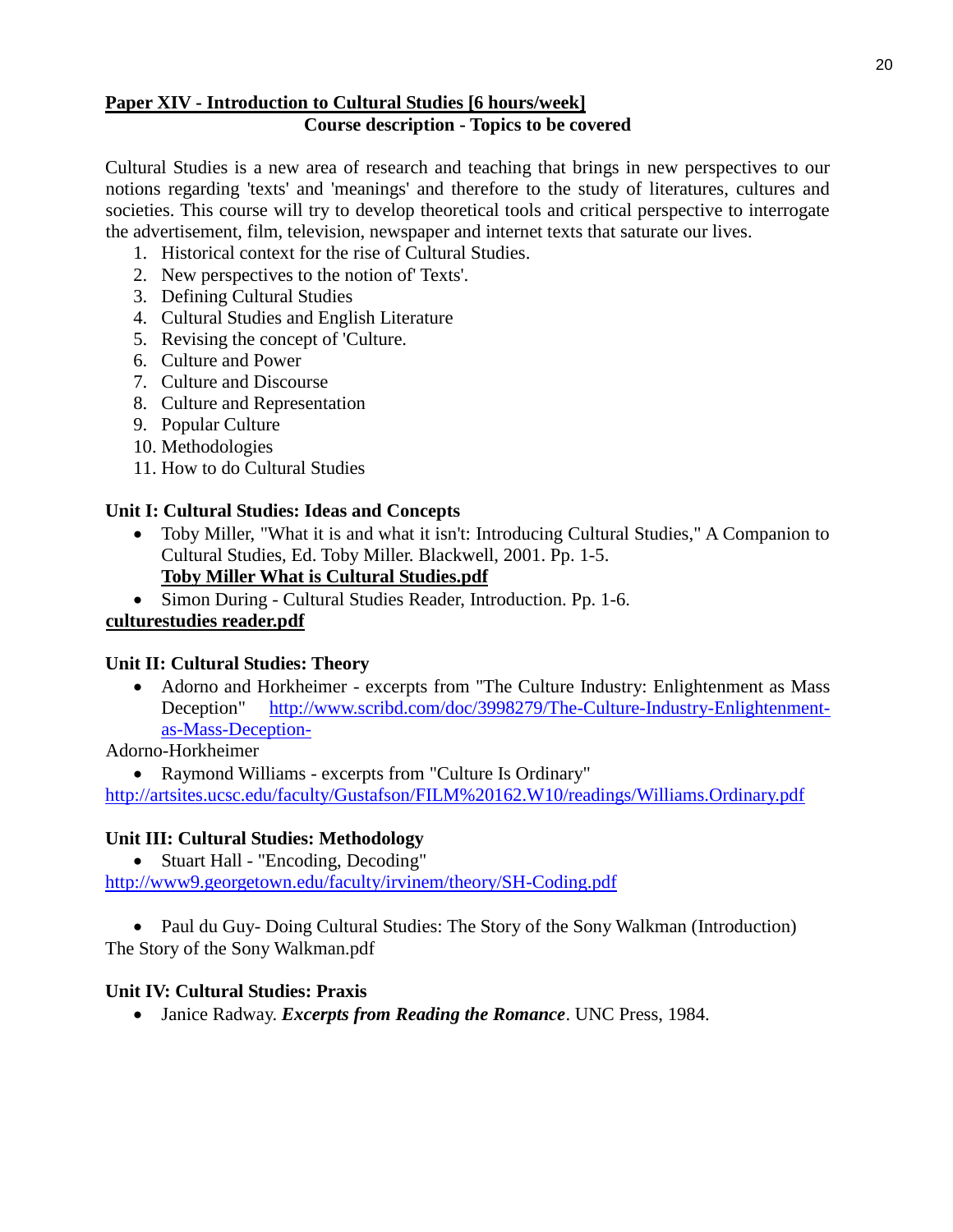### **ELECTIVES**

# **Semester III**

### **Elective 1: Women's Writing [6 hours/week]**

### **Course description - Topics to be covered**

This paper is a testament to the creativity of women who have always borne witness to life, but were hardly ever permitted to speak. The poems, stories, plays and essays in this paper will look at historical understandings that frame relationships in different social contexts. It will go on to examine the possibilities and limitations that the body imposes on women and the way to freedom that is the dream of every woman. Writing offers a medium to record the nature of this journey to selfhood, at times joyous and at times painful.

- 1. Women's writing as a genre.
- 2. The richness and variety of women's writing and to make them discern its wide range.
- 3. Key concepts and debates in women's writing
- 4. Major women writers and the salient features of the works of major women writers.
- 5. Analyze texts written by women.
- 6. Strategies employed by women in their writing practices.
- 7. Tracing the female literary tradition.
- 8. Understanding of women, their work and family through their own representation.
- 9. Women's writing from different communities, classes, countries etc.
- 10. Strategies used by women writers for the contestation of gender representation.

#### Text Books

#### **Unit 1: Poetry Detailed**

| 1. Kamala Das     | : "Too Late For Making Up" |
|-------------------|----------------------------|
| 2. Vijila         | : "A Place for me"         |
| 3. Imtiaz Dharker | : "Minority"               |
| 4. Maya Angelou   | : "Phenomenal Woman"       |

- 5. Judith Wright : **"Naked Girl and Mirror"**
- 6. Carol Ann Duffy : **"Eurydice"**

#### **Non-detailed**

| 1. Vijayalekshmi       | : "Thachante Makal" |
|------------------------|---------------------|
| 2. Pratibha Nandakumar | : "Poem"            |
| 3. Temsula Ao          | : "Heritage"        |

## **Unit 2: Drama Non-detailed:**

1. Vinodini : **"Thirst"**

#### **Unit 3: Prose Detailed**

| Nabneeta Dev Sen | : "Women Writing in India at the Turn of the Bengali          |
|------------------|---------------------------------------------------------------|
|                  | Renaissance"                                                  |
| Jasbir Jain      | : "From Experience to Aesthetics: The Dialectics of           |
|                  | <b>Language and Representation</b> " ( <i>Growing up as a</i> |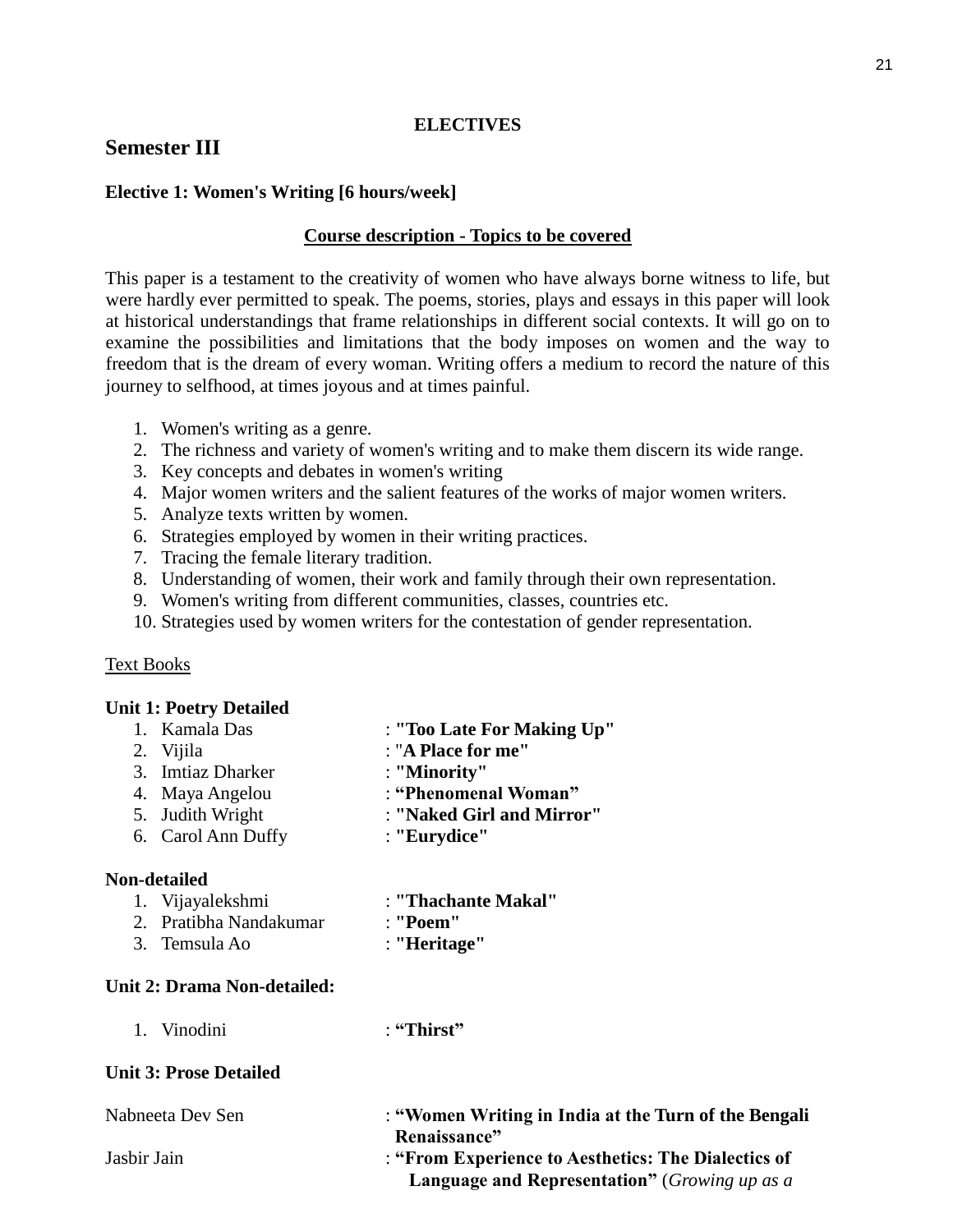#### **Non-detailed**

1. Dorothy Parker : **"Good Souls"**

#### **Unit 4: Fiction: Short Story Non-Detailed**

- **1.** Lalithambika Antarjanam : *Goddess of Revenge*
- 
- **3.** Shashi Deshpande<br>**4.** Doris Lessing
- 
- 
- 
- 2. P. Vatsala : *The Nectar of Panguru Flower*<br>
3. Shashi Deshpande : *Independence Day* 
	-
	- **4.** Doris Lessing : *No Witchcraft for Sale*
- **5.** Kumudini : *Letters from the Palace*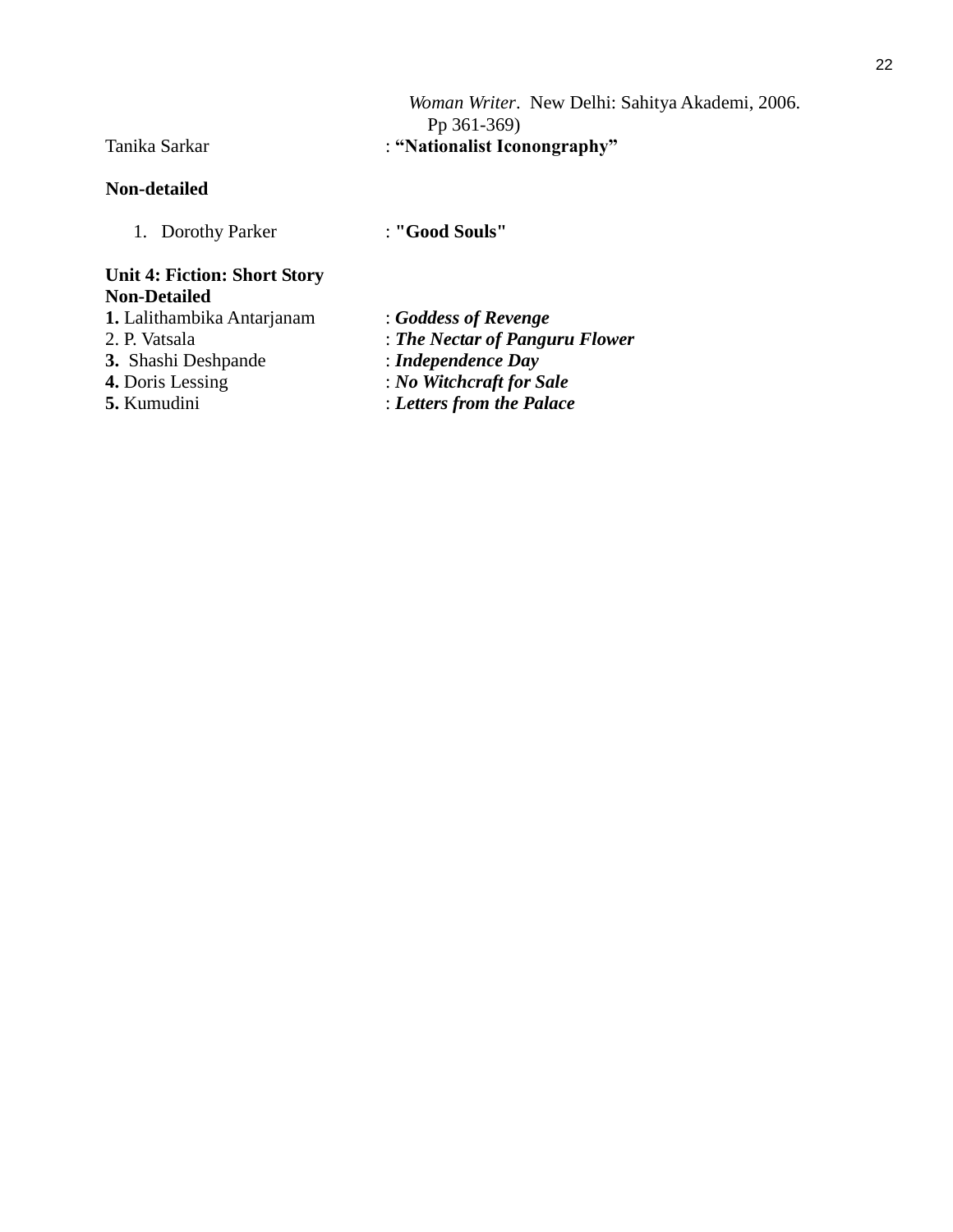# **ELECTIVES Semester III**

### **Elective 2: Writing for the Media [6 hours/week] Course description - Topics to be covered**

- 1. Dynamics of communication
- 2. Types of communication
- 3. Uses and functions of Mass Communication
- 4. Types of writing essays, features, monographs/abstracts
- 5. Writing for the print medium
- 6. Literature and Mass Media
- 7. Writing for the Broadcast Media
- 8. Computer as a Mass Medium.

### **Unit1**

Communication - Definitions and types - interpersonal communication, intrapersonal communication, gestures, chemical communication, proxemics - communication and culture - 'Mass culture', Popular culture', and Folk culture' - communication and language - Mass Communication - major Mass Media - their characteristics and functions.

### **Unit 2**

Writing for the print medium - news - types, structure, values - basics of reporting - newspaper, magazine, newsletter - reporting skills - types of reporting - crime, court, civil, political, business, science and technology, sports, culture - writing techniques - OP-ED, letter to the Editor, film review, book review, sports review - terms used in broadcast journalism - print medium and Indian Independence Struggle.

#### **Unit 3**

Writing for the Broadcast Media - Radio - Radio Journalism - key elements of radio writing preparation of radio news - characteristics of a radio script - radio feature, documentary, drama, interview, discussions, and commercials/jingles - future of radio - TV - similarities and difference between print and broadcast journalism - writing for visuals - Spots (TV ads) and creation of spots - live news reports - live shows - anchoring - interviews - terms used in TV journalism - Web writing -online journalism - features - interactivity - hypermedia - media studies

#### **Books for reference:**

| David K. Berlo        | : The Process of Communication                   |
|-----------------------|--------------------------------------------------|
| Marshall McLuhan      | : Understanding Media                            |
| Ault, Emery, et al.   | : Mass Communication                             |
| George A. Miller      | $\therefore$ The Psychology of Communication     |
| <b>Richard Keeble</b> | $\therefore$ Newspaper Handbook                  |
| Thomas S. Kane        | : The New Oxford Guide to Writing                |
| <b>Fred Fedle</b>     | : Reporting for the Media                        |
| Bonime and Pohlmen    | : Writing for the News Media                     |
| Robert McLeish        | : Techniques of Radio Production                 |
| William Van Nostram   | : Script writer's Handbook                       |
| Delancy and Landow    | : Hypermedia and Literary Studies                |
| Allen Rosenthal       | : Writing, Directing and Producing Documentaries |
| Nigel D. Turton       | : ABC of Common Grammatical Errors               |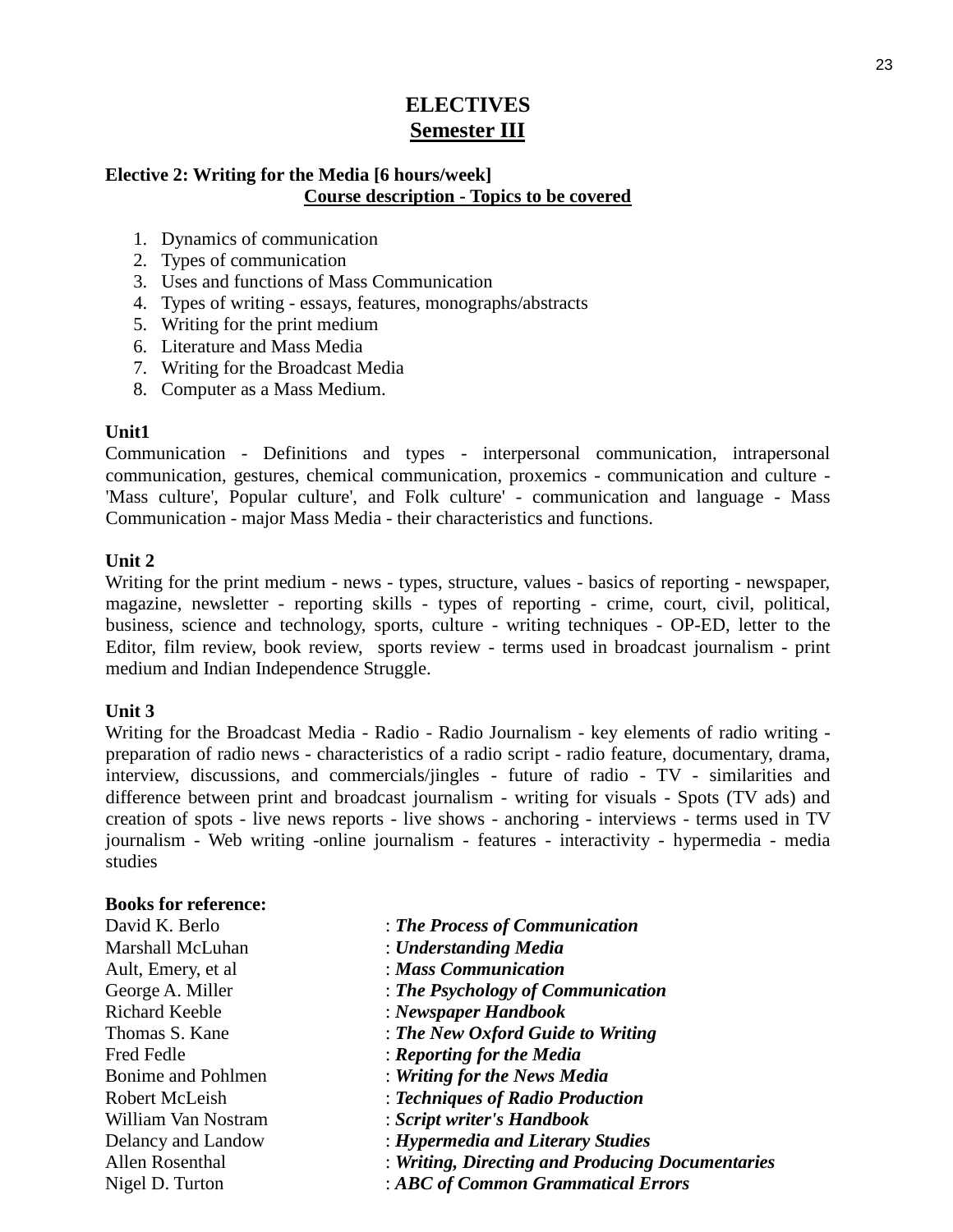# **ELECTIVES**

# **Semester IV**

#### **Elective 3: American Literature [6 hours/week]**

#### **Course description - Topics to be covered**

- 1. Historical background colonization European heritage
- 2. Puritanism Americanness of American literature contributions of the 19th century
- 3. Transcendentalism Emerson, Thoreau, Poe
- 4. Contributions of Dickinson Whitman Hawthorne Melville Mark Twain
- 5. Lost generation Hemingway O'Neil American Theatre
- 6. New Critics
- 7. Modernism Frost e. e. cummings Carlos Williams Wallace Stevens -Harlem Renaissance - Langston Hughes
- 8. Dramatists Miller Tennessee Williams Sam Sheppard
- 9. Recent trends in American literature

#### **Text Books**

#### **Detailed study**

| Deuneu biuu i<br>(a) Poetry: |                                                            |
|------------------------------|------------------------------------------------------------|
| Walt Whitman                 | : "Out of the Cradle Endlessly Rocking"                    |
| <b>Emily Dickinson</b>       | : The following poems: - 254: "Hope is the Thing with      |
|                              | Feathers" 280: "I Felt a Funeral in My Brain" 327: "Before |
|                              | I Got My Eye Put Out" 465: "I Heard a Fly Buzz when I      |
|                              | Died" 1624: "Apparently with No Surprise"                  |
| <b>Robert Frost</b>          | : "Birches" & "Fire and Ice"                               |
| Allen Ginsberg               | : "A Supermarket in California"                            |
| (b) Prose:                   |                                                            |
| Ralph Waldo Emerson          | : Self-Reliance                                            |
| (c) Drama:                   |                                                            |
| Eugene O' Neill              | : Emperor Jones                                            |
| <b>Non-detailed study</b>    |                                                            |
| $(a)$ Poetry:                |                                                            |
| <b>Edgar Allan Poe</b>       | : "Raven"                                                  |
| Sylvia Plath                 | : "Daddy"                                                  |
| <b>Langston Hughes</b>       | : "The Negro Mother"                                       |
| William Carlos Williams      | : "The Red Wheel Barrow"                                   |
| (b)Prose                     |                                                            |
| Wimsatt and Beardsley        | : "The Intentional Fallacy" & "The Affective Fallacy"      |
| $(c)$ Drama                  |                                                            |
| <b>Arthur Miller</b>         | $:$ The Crucible                                           |
| $(d)$ Fiction:               |                                                            |
| Hawthorne                    | : The Scarlet Letter                                       |
| Faulkner                     | : The Sound and the Fury                                   |
| Hemingway                    | : The Sun also Rises                                       |
|                              |                                                            |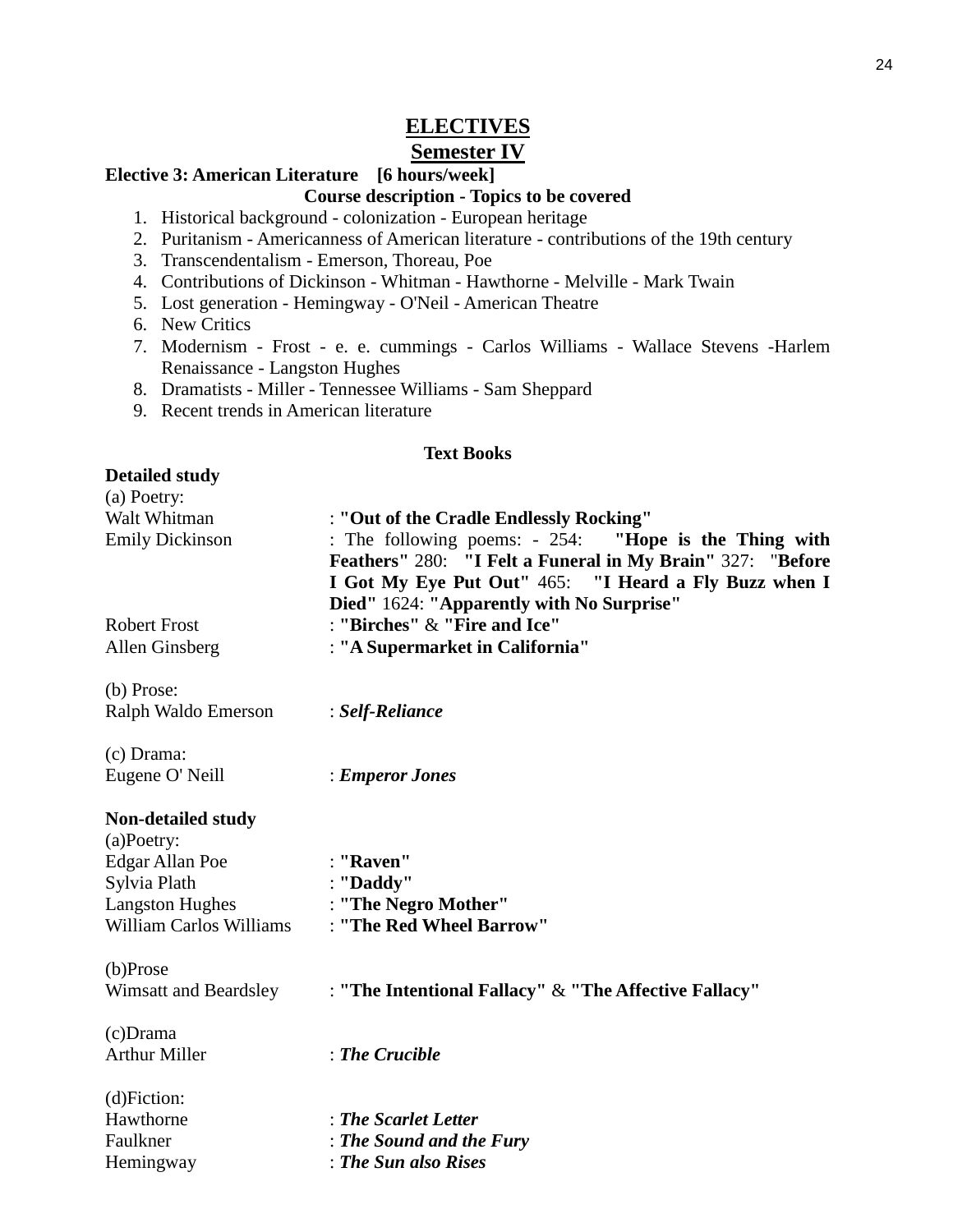# **ELECTIVES Semester IV**

#### **Elective 4: European Fiction [6 hours/week]**

#### **Course description – Topics to be covered**

- 1. The beginnings of fiction in Europe
- 2. Italian Renaissance
- 3. Contributions of Boccaccio, Rabelias and Cervantes.
- 4. The Romantic Movement
- 5. The picaresque novel Gothic novel Historical Romance
- 6. Contributions of Goethe, Balzac, Stendal, Hugo, Turgenev, Dostoevsky, Tolstoy, Kafka and Proust.
- 7. Modernism in European fiction  $-20<sup>th</sup>$  century German novel Thomas Mann Herman Hesse  $-20<sup>th</sup>$  century French novel – Camus – modern Italian fiction – Alberto Moravio.
- 8. Neo-Romanticism Post war Russian novel Solzhenitsyn.
- 9. Postmodernism Milan Kundera
- 10. Contemporary Greek fiction Kazantzakis.

#### **Text Books**

#### **Non-detailed study**

- 1. Emile Zola : *Nana*
- 2. Thomas Mann : *Death in Venice*
- 3. Fyodor Dostoevsky : *Crime and Punishment*
- 4. Marcel Proust : *Swan's Way*
- 
- 6. Boris Pasternak : *Doctor Zhivago*
- 7. Herman Hesse : *Siddhartha*
- 8. Milan Kundera : *The Joke*
- 
- 
- 
- 5. Gustave Flaubert : *Madame Bovary*
	-
	-
	-
- *9.* Nikos Kazantzakis : *Zorba the Greek*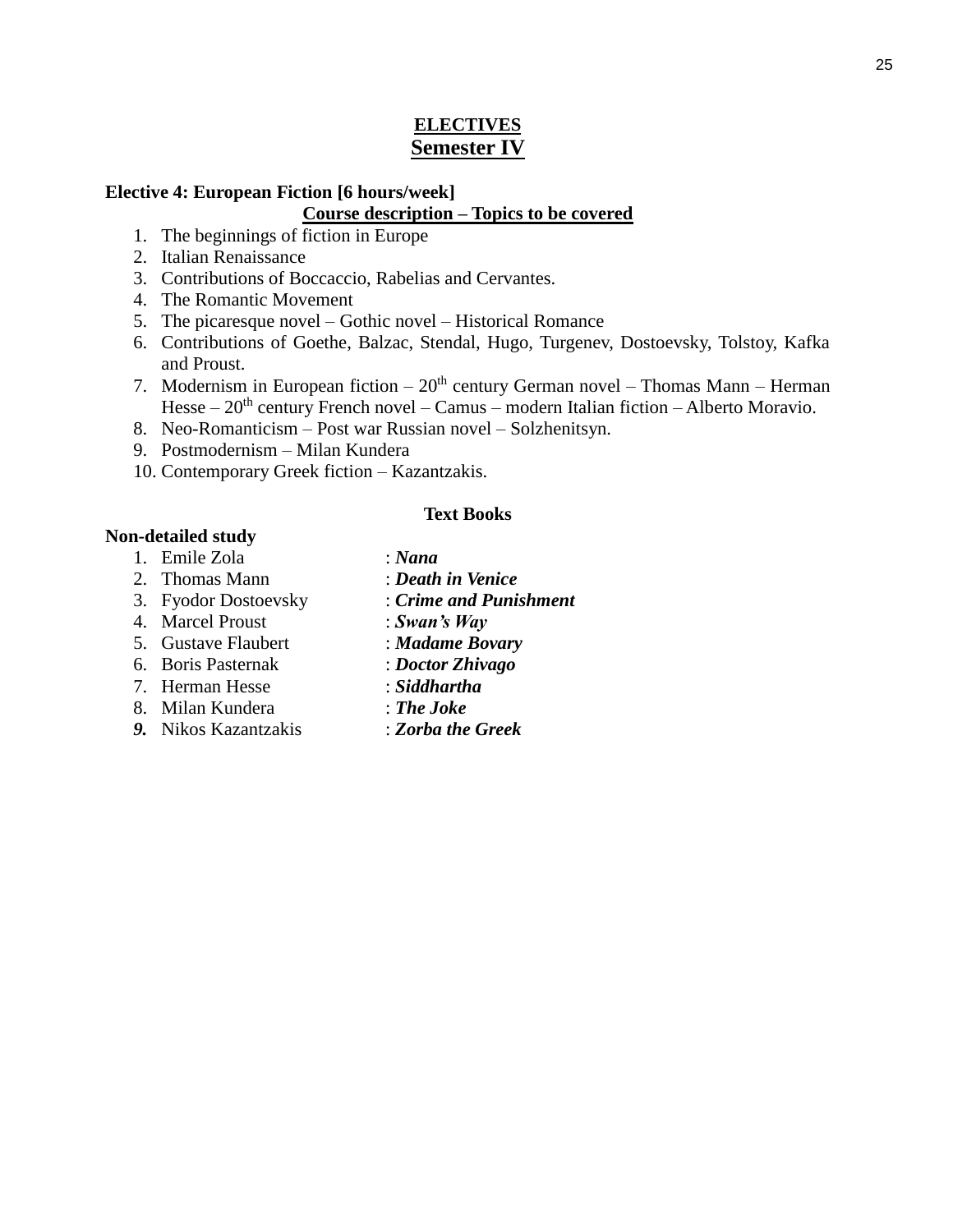#### **EVALUATION**

#### **1. Evaluation of each paper shall be done in two parts for 100 marks**

#### **a) Continuous Assessment (CA) 30 marks**

The allocation of marks for each component under Continuous Assessment (CA) shall be in the following proportions: Attendance  $= 5$ , Seminar  $= 5$ , Assignment  $= 5$ , Test Paper - 15 (Total  $= 30$ )

#### **b) End Semester Assessment (ESA) 70 marks**

End semester assessment of all the semesters shall be conducted by the College. The total number of papers is sixteen (12 core papers and 4 electives). For each of the core papers and electives the maximum marks is 70 and 30 marks will be set aside for internal assessment of area of study of each paper. The comprehensive paper (written) carries 100 marks. Project & Project based Viva voce carry 80+20 marks.

## **Minimum Pass Requirement for PG & UG Degree Courses**

The minimum pass requirement for PG Degree courses from the academic year 2015 - 16 onwards shall be –

40% for CE and 40% for ESE for each Theory paper and aggregate minimum of 50% for Theory, Project, Project based Viva-voce and Comprehensive Paper of PG Degree courses under Semester Pattern.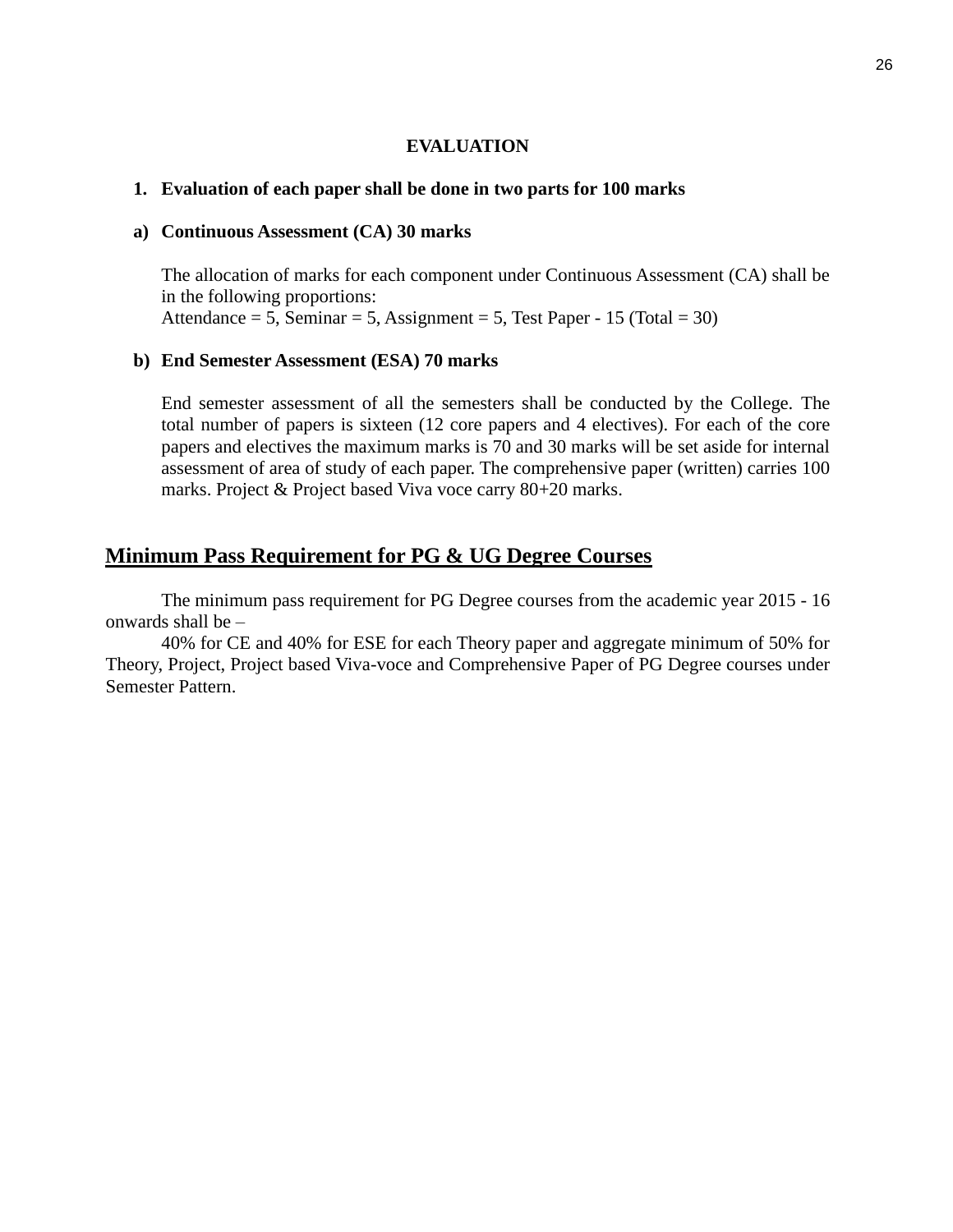# **M.A. ENGLISH LANGUAGE AND LITERATURE**

#### **Question Paper pattern (2017 Admissions)**

#### **Pattern Number - I (For Core with detailed texts)**

I. Write critical notes on **any two** of the following choosing **one** from each section

#### **Section - A & Section - B [Questions 1 to 4 from the detailed text prescribed]**

II. Answer *any three* of the following each in about **300** words.

**[Questions 5 to 10 from all the units prescribed]**

 $(3 x 5 = 15)$ 

 $(2 \times 5 = 10)$ 

III. Write essay in about **four pages** each, on **any three** of the following, not omitting any section.

**Section - A - Two Questions (Poetry)**

**Section - B - Three Questions (Prose / Drama / Fiction)**

**Section - C - Three Questions (Course Description)**

**[Questions 11 to 18]**

 $(3 \times 15 = 45)$ 

#### **Time: 3 Hours Maximum Marks: 70**